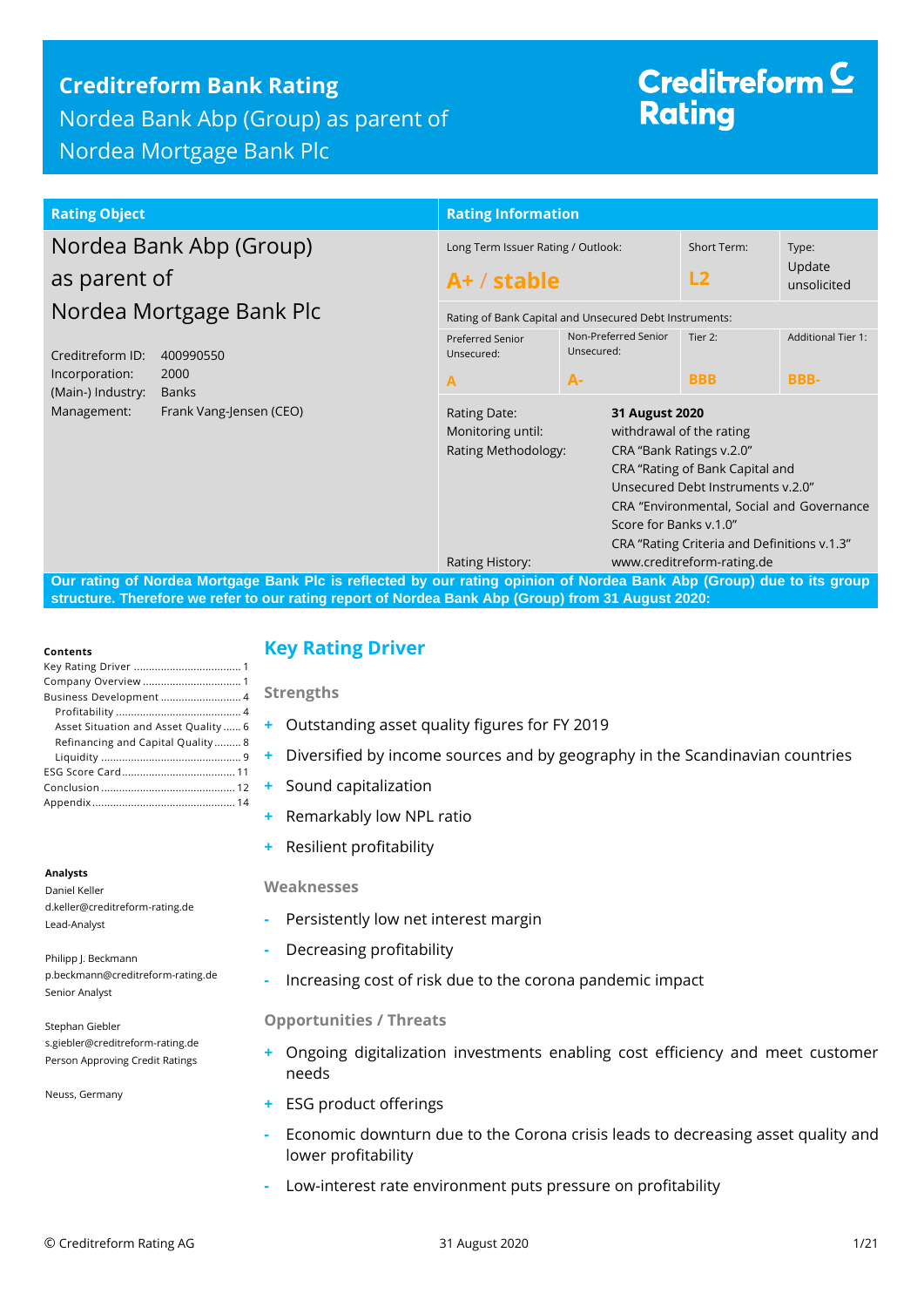## Creditreform  $\underline{\mathsf{C}}$ **Rating**

## **Company Overview**

Nordea Bank Abp (hereafter Nordea) is a full-service universal banking group formed by mergers and acquisitions of Merita Bank (Finland), Nordbanken (Sweden), Unibank A/S (Denmark) and Christiania Bank (Norway) that took place between 1997 and 2000. All operations of these four banks have been conducted under the brand name of Nordea from 2001. Nordea has a presence in 19 countries, primarily in the Scandinavian region (Sweden, Finland, Norway, and Denmark) as well as in Eastern Europe. Moreover, the Group has an international network with banks across the globe in order to support its international business needs.

Nordea re-domiciled the parent company of the Nordea Group from Stockholm (SWE) to Helsinki (FIN) in October 2018 and has been under the supervision of the ECB since then. Nordea is considered as an "Other Systemically Important Institution" (OSII)" and must therefore comply with additional regulatory capital requirements. With 29.000 employees (full-time equivalents - end of year 2019) the Group serves approximately 9.3 million household customers as well as 530,000 SME's and had total assets of €554.68 billion in 2019.

The Group is divided into four main business areas: *Personal Banking*, *Business Banking*, *Large Corporates & Institutions* and *Asset & Wealth Management*. In addition, Nordea maintains a *Group Functions and Other* business unit. *Personal Banking* serves Nordea's household customers through various channels with a range of financial and advisory services. *Business Banking* is responsible for servicing small and medium-sized corporates. Against this, Nordea's *Large Corporates & Institutions* unit provides financial solutions to large and international customers with a diverse range of financing and advisory services. *Asset & Wealth Management* is responsible for Nordea's affluent and high net worth individuals as well as institutional investors, and provides individual investment, savings and pensions solutions. *Group Functions and Other* provides the Group with various management and administrative services such as asset and liability management, treasury operations, strategic frameworks and a common infrastructure.

Nordea's updated business plan considers the following three group priorities: optimize operational efficiency, drive income growth initiatives, and create great customer experience. These targets aim to achieve a cost income ratio of 50% and a ROE of >10% in FY2020. In addition, the bank aims to maintain a 150-200bp management buffer above the capital requirements and a dividend policy of a targeted payout ratio of 60- 70% in FY2020.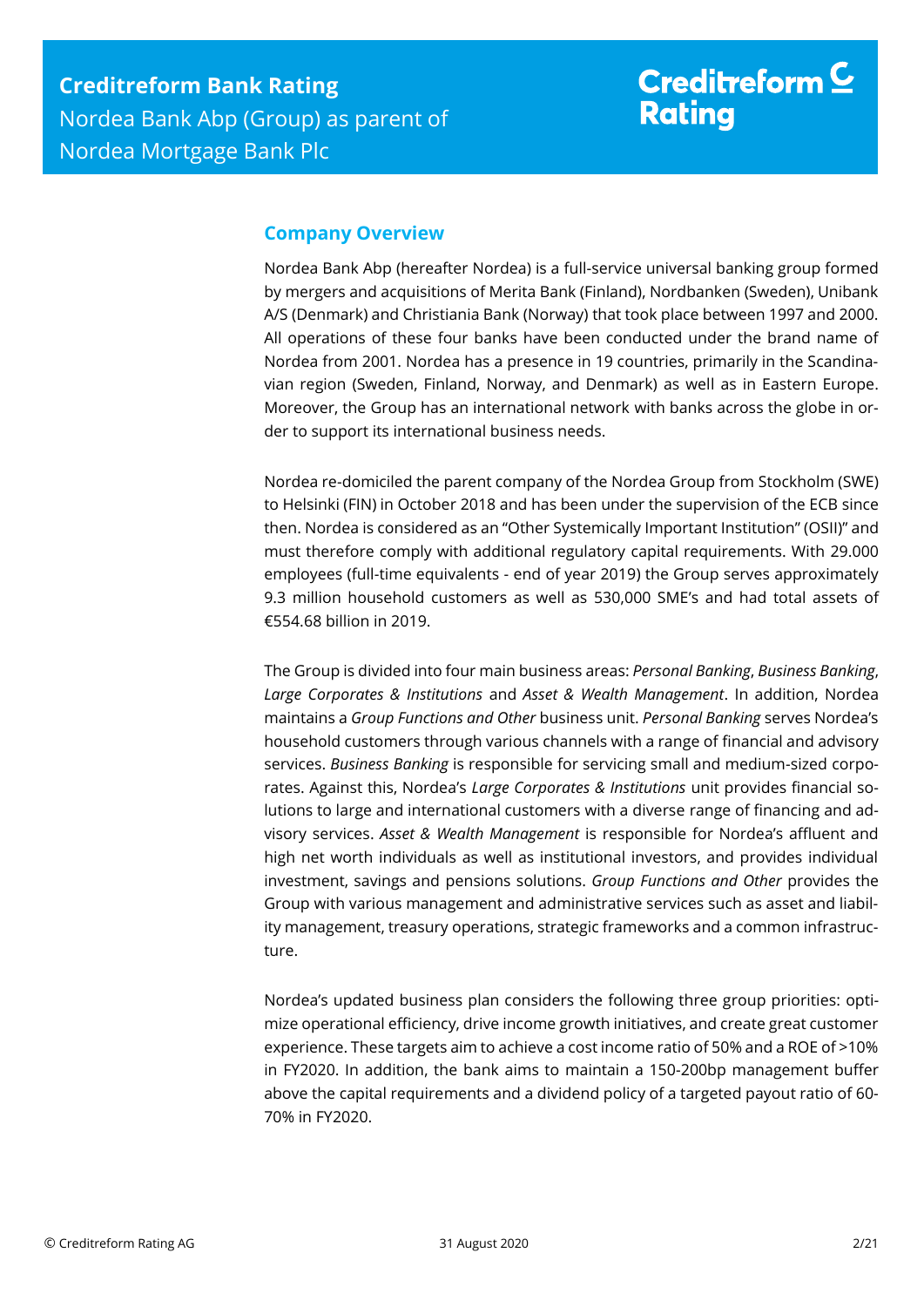# Creditreform  $\subseteq$ **Rating**

On 01 March 2019, Nordea acquired Gjensidige Bank ASA (NOR), which provides financial services in the area of insurance, savings, funding, online and mobile banking as well as loans and mortgage services. The effective date of the merger of Gjensidige Bank into Nordea is expected to be in the first half of 2021. Moreover, due to Nordea's intended focus on the Nordic countries, the bank closed its sale of its Baltic operations (Luminor Bank AS) in the end of 2019.

The main legal structure of Nordea as of 05 March 2020 can be found in the following chart:



Chart 1: Legal Structure of Nordea Bank Abp. | Source: Website of Nordea Bank Abp.

The shareholder structure of Nordea as of July 2020 is as follows:

Chart 2: Major shareholders of Nordea Bank Abp as of July 2020. | Source: Own presentation based on data of Nordea Bank Abp.

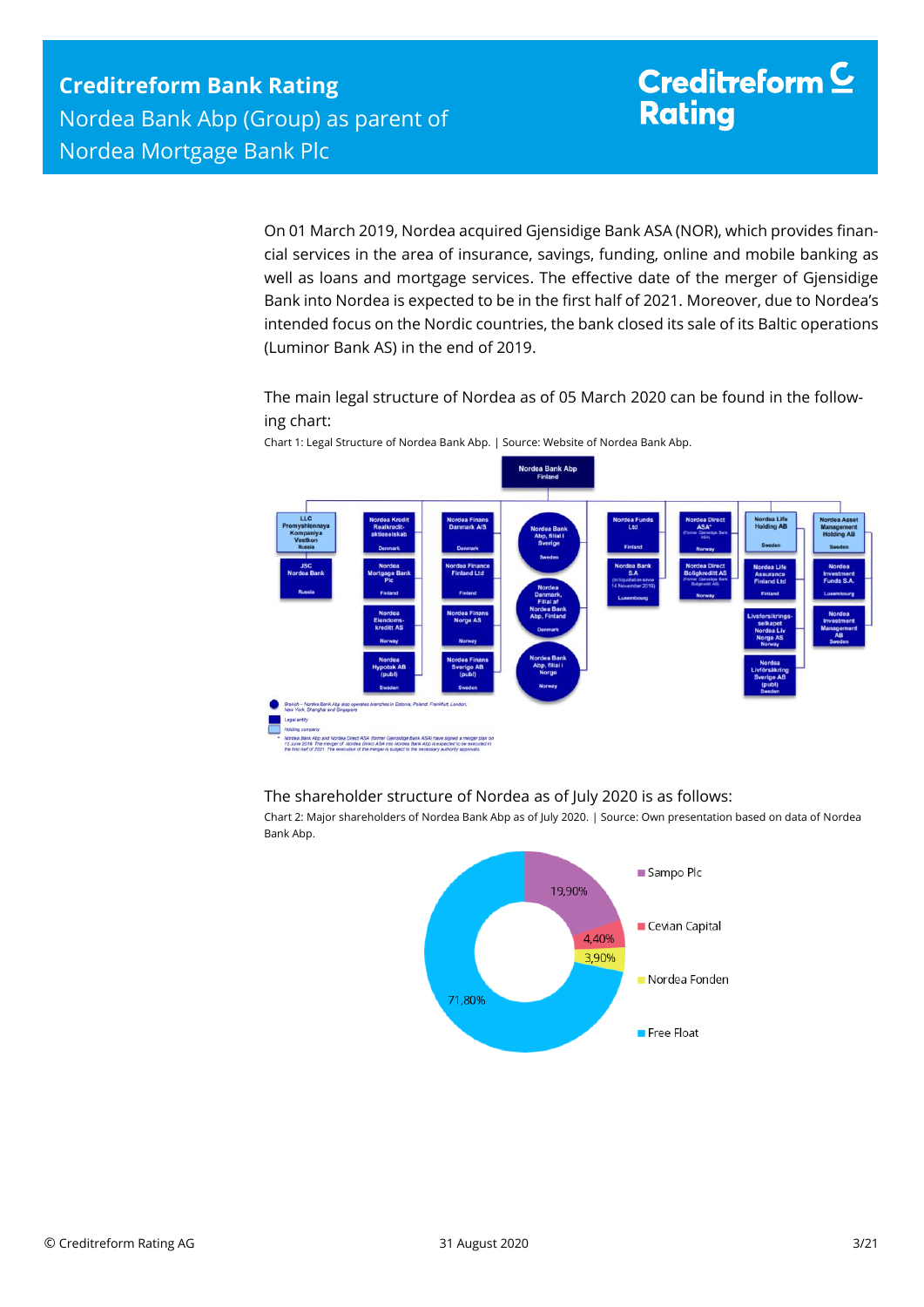# Creditreform<sup>C</sup> **Rating**

## <span id="page-3-0"></span>**Business Development**

### <span id="page-3-1"></span>**Profitability**

Nordea's operating income amounted to €8.5 billion in 2019, decreasing by 3.3% in a year-over-year comparison (€290 million). In addition, this is Nordea's third reduction of operating income in a row. See chart 3 for the contributions of each business area to Nordea's operating income and operating pre-tax profit in 2019.

Chart 3: Nordea's operating income and operating pre-tax profit by its business areas. | Source: Own presentation based on Data of Annual Report 2019 of Nordea Bank Abp.



Net interest income as Nordea's major source of income contributed almost half of the operating income, accounting for 51% and reducing by about 4% year-over-year. The pressure on Nordea's margins is evident here, with increasing interest expenses being noteworthy. Fees and commissions is Nordea's second major source of income and accounted for 36% of operating income in 2019. Asset Management Commissions account for almost half of these revenues (1,455m EUR) and represent a stable source of income.

Operating expenses amounted to €5.9 billion in 2019, increasing by remarkable 18.6% YOY (€940 million). This increase is primarily due to the impairment on Nordea's global IT platform for 735m EUR, which was due to the impairment test, which revealed significant shorter expected lifetime of some IT systems. By contrast, Nordea's personnel expense remain roughly stable with about 3bn EUR.

Nordea's pre-impairment operating profit amounted to €2.5 billion in the fiscal year 2019. Thus, pre-impairment profit has almost halved since 2016. As a result, Nordea's competitive position significantly worsened.

In addition, the bank's asset write-downs increased significantly in 2019 and amounted to about 536m EUR in 2019. This development is on one hand due to large reversals of loan loss provisions in 2018. On the other hand, Nordea adjusted its collective provision models in relation with the Asset Quality Review findings of the ECB, which ultimately led to a weaker outlook in certain sectors and thus to increased Nordea's net loan loss provisions by about 282m EUR in Q3-2019. We therefore assume that the bank's profitability remains to be weaker in the future as well.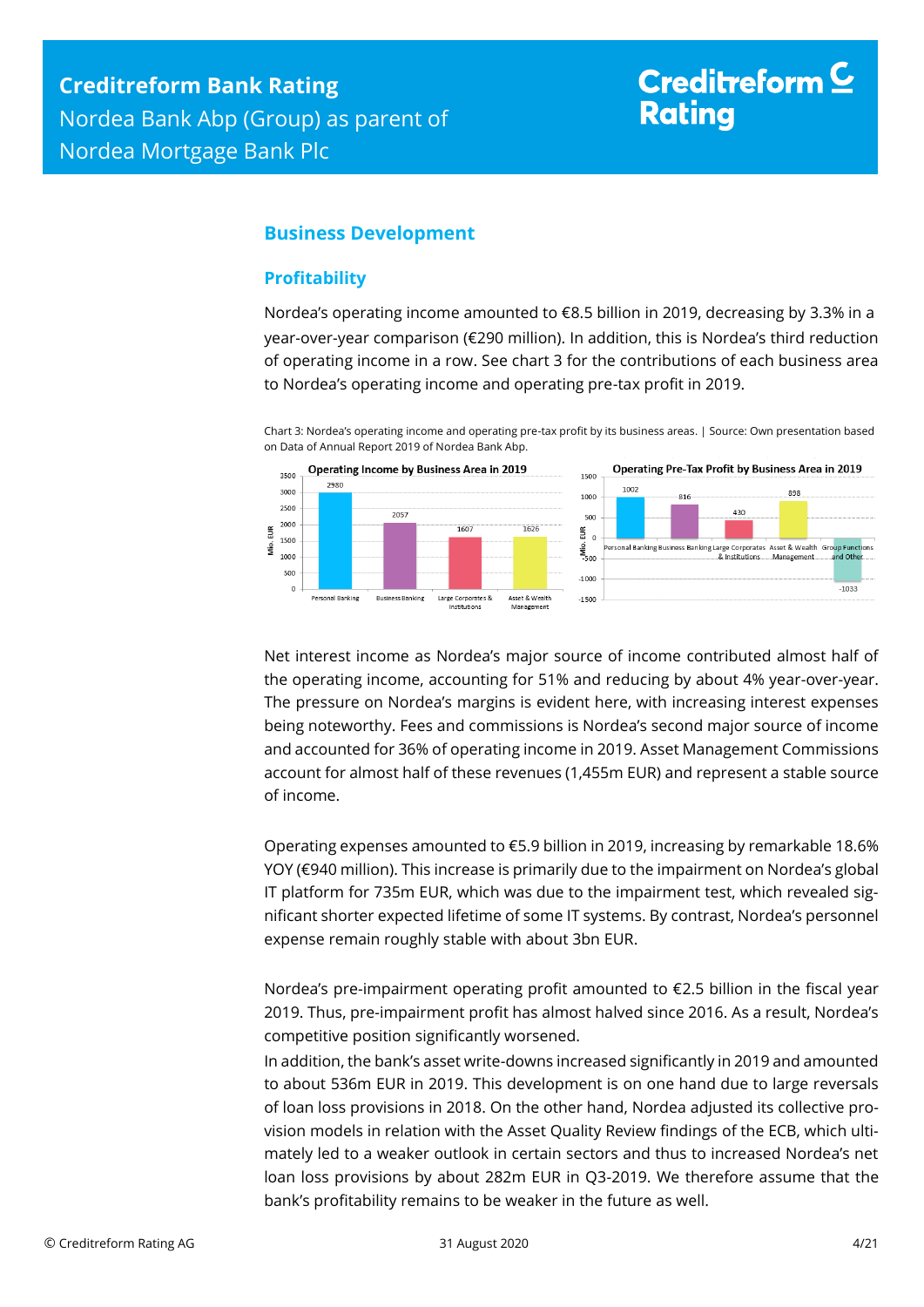Considering the current Corona pandemic impact and Nordea's half-year 2020 results, Nordea expects full year net loan losses to be below 1bn EUR as a result of its prudent approach. The banks half year 2020 loan loss provision amounts already to 852m EUR (698m EUR in Q2-20 and 154m EUR in Q1-20). Comparing to the H1-2019 results, Nordea reveals currently costs of risk, which are three to four times as high as in the previous year. However, the final impact of Corona is still uncertain.

A detailed group income statement for the years of 2016 through 2019 can be found in Figure 1 below:

| <b>Income Statement</b>                                                                                                                                                                                                                                                                                                                                                                                                                      | 2016      | 2017      | 2018      | %        | 2019      |
|----------------------------------------------------------------------------------------------------------------------------------------------------------------------------------------------------------------------------------------------------------------------------------------------------------------------------------------------------------------------------------------------------------------------------------------------|-----------|-----------|-----------|----------|-----------|
| Income (€000)                                                                                                                                                                                                                                                                                                                                                                                                                                |           |           |           |          |           |
| Net Interest Income                                                                                                                                                                                                                                                                                                                                                                                                                          | 4.727.000 | 4.666.000 | 4.491.000 | $-3,9$   | 4.318.000 |
| Net Fee & Commission Income                                                                                                                                                                                                                                                                                                                                                                                                                  | 3.238.000 | 3.369.000 | 2.993.000 | $+0,6$   | 3.011.000 |
| Net Insurance Income                                                                                                                                                                                                                                                                                                                                                                                                                         | 275.000   | 229.000   | 123.000   | $-37,4$  | 77.000    |
| Net Trading Income                                                                                                                                                                                                                                                                                                                                                                                                                           | 1.441.000 | 1.102.000 | 965.000   | $-1,9$   | 947.000   |
| <b>Equity Accounted Results</b>                                                                                                                                                                                                                                                                                                                                                                                                              | 112.000   | 23.000    | 124.000   | $-59,7$  | 50.000    |
| Dividends from Equity Instruments                                                                                                                                                                                                                                                                                                                                                                                                            |           |           |           |          |           |
| Other Income                                                                                                                                                                                                                                                                                                                                                                                                                                 | 125.000   | 67.000    | 82.000    | $+3,7$   | 85.000    |
| <b>Operating Income</b>                                                                                                                                                                                                                                                                                                                                                                                                                      | 9.918.000 | 9.456.000 | 8.778.000 | $-3,3$   | 8.488.000 |
| Expenses (€000)                                                                                                                                                                                                                                                                                                                                                                                                                              |           |           |           |          |           |
| Depreciation and Amortisation                                                                                                                                                                                                                                                                                                                                                                                                                | 228.000   | 268.000   | 482.000   | $> +100$ | 1.330.000 |
| Personnel Expense                                                                                                                                                                                                                                                                                                                                                                                                                            | 2.926.000 | 3.212.000 | 2.998.000 | $+0,6$   | 3.017.000 |
| Tech & Communications Expense                                                                                                                                                                                                                                                                                                                                                                                                                | 698.000   | 666.000   | 567.000   | $+5,1$   | 596.000   |
| Marketing and Promotion Expense                                                                                                                                                                                                                                                                                                                                                                                                              | 79.000    | 66.000    | 60.000    | $-1,7$   | 59.000    |
| Other Provisions                                                                                                                                                                                                                                                                                                                                                                                                                             |           |           |           | $\sim$   |           |
| Other Expense                                                                                                                                                                                                                                                                                                                                                                                                                                | 870.000   | 893.000   | 939.000   | $+4,8$   | 984.000   |
| <b>Operating Expense</b>                                                                                                                                                                                                                                                                                                                                                                                                                     | 4.801.000 | 5.105.000 | 5.046.000 | $+18,6$  | 5.986.000 |
| Operating Profit & Impairment (€000)                                                                                                                                                                                                                                                                                                                                                                                                         |           |           |           |          |           |
| <b>Pre-impairment Operating Profit</b>                                                                                                                                                                                                                                                                                                                                                                                                       | 5.117.000 | 4.351.000 | 3.732.000 | $-33,0$  | 2.502.000 |
| Asset Writedowns                                                                                                                                                                                                                                                                                                                                                                                                                             | 502.000   | 369.000   | 173.000   | $> +100$ | 536.000   |
| Net Income (€000)                                                                                                                                                                                                                                                                                                                                                                                                                            |           |           |           |          |           |
| Non-Recurring Income                                                                                                                                                                                                                                                                                                                                                                                                                         | 10.000    | 16.000    | 394.000   | $-62,7$  | 147.000   |
| Non-Recurring Expense                                                                                                                                                                                                                                                                                                                                                                                                                        |           |           |           | ÷        |           |
| Pre-tax Profit                                                                                                                                                                                                                                                                                                                                                                                                                               | 4.625.000 | 3.998.000 | 3.953.000 | $-46,5$  | 2.113.000 |
| Income Tax Expense                                                                                                                                                                                                                                                                                                                                                                                                                           | 859.000   | 950.000   | 872.000   | $-34,5$  | 571.000   |
| <b>Discontinued Operations</b>                                                                                                                                                                                                                                                                                                                                                                                                               |           |           |           |          |           |
| Net Profit (€000)                                                                                                                                                                                                                                                                                                                                                                                                                            | 3.766.000 | 3.048.000 | 3.081.000 | $-50,0$  | 1.542.000 |
| Attributable to minority interest (non-controlling interest)                                                                                                                                                                                                                                                                                                                                                                                 |           | 17.000    | 4.000     | $< -100$ | $-3.000$  |
| Attributable to owners of the parent                                                                                                                                                                                                                                                                                                                                                                                                         | 3.766.000 | 3.031.000 | 3.070.000 | $-50,5$  | 1.519.000 |
| Due to Nordea's steady decline of its net profit, the bank's earnings ratios worsened<br>again, but to a larger extent than in the previous years. Thus, the Group's earnings<br>figures reached a below peer group average level.                                                                                                                                                                                                           |           |           |           |          |           |
| The values for ROAA, ROAE and RoRWA (before and after taxes) of Nordea deterio-<br>rated in a year-over-year comparison clearly and are now below the average of the<br>peer group. However, the Group's Cost-income-ratios are still in line with the average<br>of the peer group despite the strong worsening. This negative development is partly<br>due to the aforementioned one-off effect of the impairment of the bank's IT system. |           |           |           |          |           |
| However, independent of this one-off, the profitability of the Group clearly decreased                                                                                                                                                                                                                                                                                                                                                       |           |           |           |          |           |

Figure 1: Group income statement | Source: eValueRate.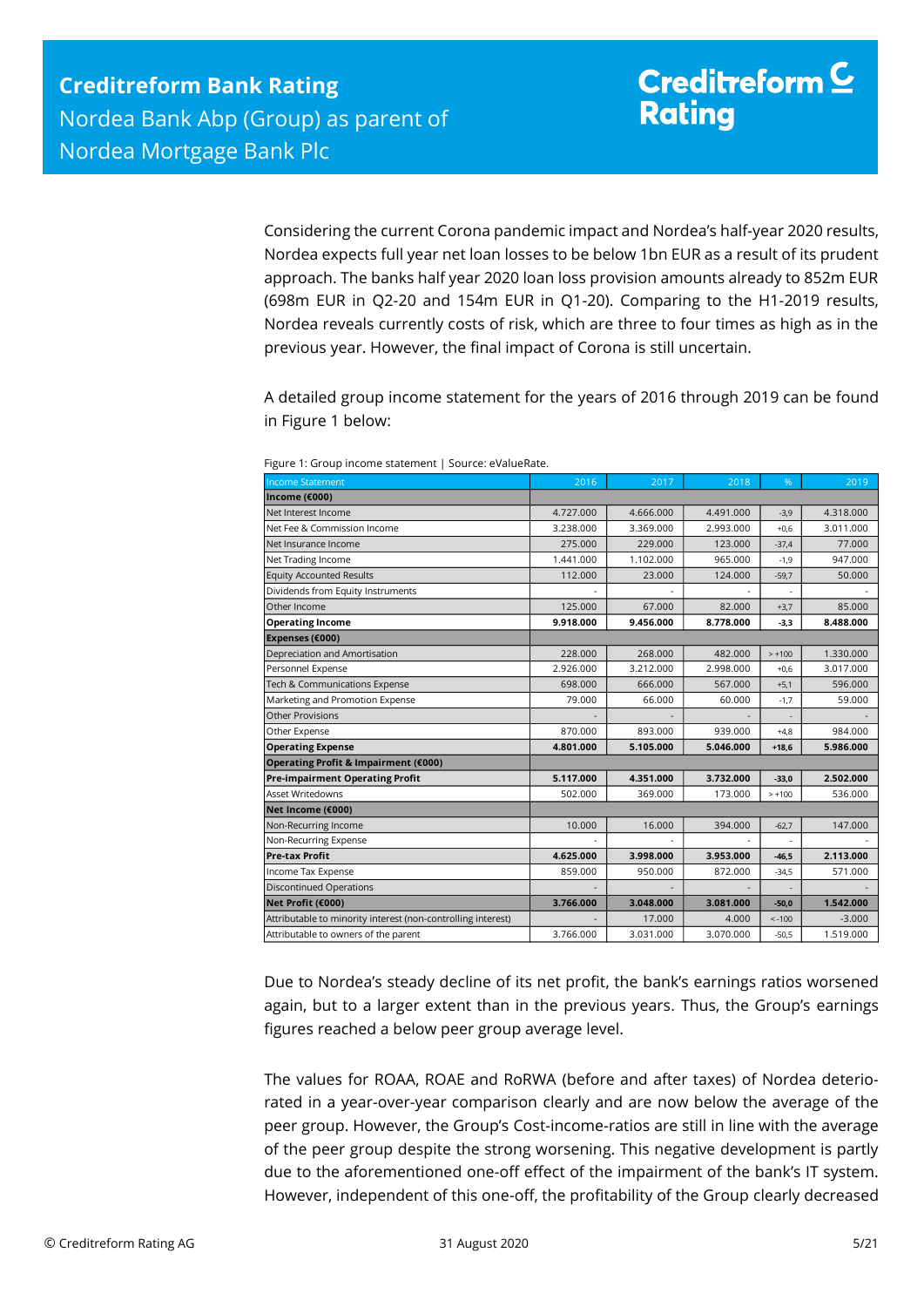over the previous year's. In addition, in particular the Nordic peer banks are distinctly ahead of Nordea in terms of the earnings figures. Due to the Corona pandemic and its impact on the economies all over the world, we do not expect Nordea to reach its previous profitability level due to the necessity of increasing loan loss provisions.

A detailed overview of the income ratios for the years of 2016 through 2019 can be found in Figure 2 below:

| Income Ratios (%)                                     | 2016  | 2017  | 2018  | %        | 2019  |
|-------------------------------------------------------|-------|-------|-------|----------|-------|
| Cost Income Ratio (CIR)                               | 48,41 | 53,99 | 57,48 | $+13,04$ | 70,52 |
| Cost Income Ratio ex. Trading (CIRex)                 | 56,64 | 61,11 | 64,58 | $+14.79$ | 79,38 |
| Return on Assets (ROA)                                | 0,61  | 0,52  | 0,56  | $-0,28$  | 0,28  |
| Return on Equity (ROE)                                | 11,62 | 9,15  | 9,36  | $-4,47$  | 4,89  |
| Return on Assets before Taxes (ROAbT)                 | 0,75  | 0,69  | 0,72  | $-0,34$  | 0,38  |
| Return on Equity before Taxes (ROEbT)                 | 14,27 | 12,00 | 12,01 | $-5,31$  | 6,70  |
| Return on Risk-Weighted Assets (RORWA)                | 2,83  | 2,42  | 1,98  | $-0,95$  | 1,03  |
| Return on Risk-Weighted Assets before Taxes (RORWAbT) | 3,47  | 3,18  | 2,54  | $-1,13$  | 1,41  |
| Net Interest Margin (NIM)                             | 1,11  | 1,13  | 1,09  | $-0,04$  | 1,05  |
| Pre-Impairment Operating Profit / Assets              | 0,83  | 0,75  | 0,68  | $-0,23$  | 0,45  |
| Cost of Funds (COF)                                   | 0,62  | 0,65  | 0,65  | $+0,10$  | 0,74  |
| Change in %- Points                                   |       |       |       |          |       |

Figure 2: Group key earnings figures| Source: eValueRate.

## <span id="page-5-0"></span>**Asset Situation and Asset Quality**

Nordea's financial assets accounted for 90% of total assets in 2019. Net loans to customers represent the largest share of Nordea's assets, accounting for 60% and increasing by 4.7% YOY (€14.4 billion). However, this increase was significantly driven by the acquisition of Gjensidige Bank ASA (Norway), which was closed on 01 March 2019. Moreover, 41% of Nordeas loans are corporate loans, thereof about 20% in relation to the corporate real estate sector. In view of the Corona pandemic impact, this could pose a particular risk in the short run. Total securities, as the second largest asset, represents 14% of Nordea's total assets and decreased significantly by 10.8% YOY (€9.5 billion). The decrease in this position over the past years is mainly attributable to the decreased amount of interest bearing securities (64.9bn EUR in 2019), whereas equity instruments (14.2bn EUR in 2019) remained roughly stable. The balance sheet item of noncurrent assets held for sale & discontinued operations in 2017 largely comprises Nordea's sale of the shares of its subsidiary Danish Nordea Liv & Pension Livsforsikringsselskab A/S. Figure 3: Development of assets and the state of assets and the state of assets and the state of assets and the state of assets and the state of assets are computed by the state of assets are computed by the state of asse

The group's total assets amounted to €554.8 billion in 2019, remaining almost unchanged YOY.

A detailed look at the development of the asset side of the balance sheet for the years of 2016 through 2019 can be taken in Figure 3 below: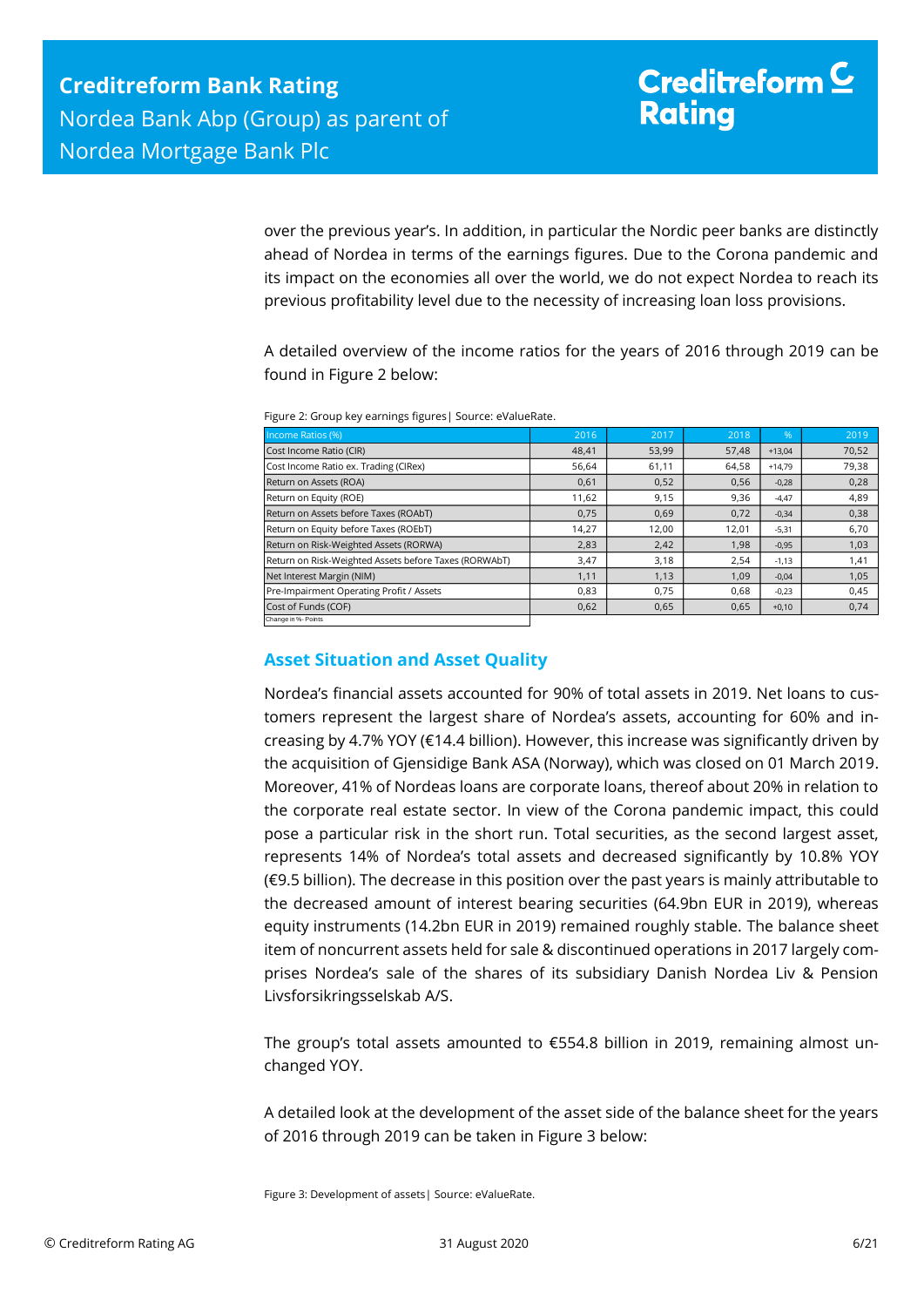| Assets (€000)                         | 2016        | 2017        | 2018        | $\%$    | 2019        |
|---------------------------------------|-------------|-------------|-------------|---------|-------------|
| Cash and Balances with Central Banks  | 43.334.000  | 47.877.000  | 49.220.000  | $-9,2$  | 44.716.000  |
| Net Loans to Banks                    | 9.026.000   | 8.592.000   | 11.320.000  | $-24,8$ | 8.516.000   |
| Net Loans to Customers                | 317.689.000 | 310.158.000 | 308.304.000 | $+4,7$  | 322.740.000 |
| <b>Total Securities</b>               | 109.225.000 | 92.474.000  | 88.674.000  | $-10,8$ | 79.114.000  |
| <b>Total Derivative Assets</b>        | 70.137.000  | 46.274.000  | 37.194.000  | $+5,7$  | 39.328.000  |
| Other Financial Assets                | 5.108.000   | 6.489.000   | 7.568.000   | $-5,5$  | 7.151.000   |
| <b>Financial Assets</b>               | 554.519.000 | 511.864.000 | 502.280.000 | $-0,1$  | 501.565.000 |
| <b>Equity Accounted Investments</b>   | 588,000     | 1.235.000   | 1.601.000   | $-64,3$ | 572.000     |
| Other Investments                     | 3.119.000   | 1.448.000   | 1.607.000   | $-1,4$  | 1.585.000   |
| <b>Insurance Assets</b>               | 23.102.000  | 25.879.000  | 24.583.000  | $+25,3$ | 30.799.000  |
| Non-current Assets & Discontinued Ops | 8.897.000   | 22.186.000  |             | ×.      |             |
| Tangible and Intangible Assets        | 4.358.000   | 4.607.000   | 4.581.000   | $+24,4$ | 5.697.000   |
| Tax Assets                            | 348,000     | 239.000     | 448,000     | $+89,5$ | 849.000     |
| <b>Total Other Assets</b>             | 20.728.000  | 14.154.000  | 16.308.000  | $-15,5$ | 13.781.000  |
| <b>Total Assets</b>                   | 615.659.000 | 581.612.000 | 551.408.000 | $+0,6$  | 554.848.000 |

Nordea's asset quality remained in 2019 at a sound level in 2019. The NPL ratio of 1.4%, as well as the NPL / RWA ratio (3.1%), are clearly better than those of its peers. In addition, the bank reveals relatively low potential problem loans in relation to its net customer loans. The Group's RWA ratio as well as its net write-off ratio, despite its deterioration, are still considerably better than the peer group average. Only Nordea's reserves / NPL ratio stands out negatively, and is lower than the average of the peer group.

However, considering the current Corona pandemic impact, we expect a significant increase in this ratios and thereby a distinct worsening of asset quality in the short and medium term. Comparing to the H1-2019 results, Nordea reveals currently costs of risk, which are three to four times as high as in the previous year. However, the final impact of Corona is still uncertain.

Overall, Nordea's asset quality figures of 2019 are the best performers in any of the areas analyzed.

A detailed overview of the asset quality for the years of 2016 through 2019 can be found in Figure 4 below:

| <b>Asset Ratios (%)</b>                           | 2016  | 2017  | 2018  | %       | 2019  |
|---------------------------------------------------|-------|-------|-------|---------|-------|
| Net Loans/ Assets                                 | 51,60 | 53,33 | 55,91 | $+2,26$ | 58,17 |
| Risk-weighted Assets/ Assets                      | 21,63 | 21,63 | 28,27 | $-1,20$ | 27,07 |
| NPLs*/ Net Loans to Customers                     | 1,83  | 2,06  | 1,51  | $-0,08$ | 1,43  |
| NPLs*/ Risk-weighted Assets                       | 4,36  | 5,08  | 2,98  | $+0.09$ | 3,07  |
| Potential Problem Loans**/ Net Loans to Customers | 0,58  | 0,55  | 4,77  | $-1,46$ | 3,31  |
| Reserves/NPLs*                                    | 41,79 | 36.49 | 43.91 | $+3.46$ | 47,36 |
| Reserves/ Net Loans                               | 0,76  | 0,75  | 0.66  | $+0,01$ | 0,68  |
| Net Write-offs/ Net Loans                         | 0,16  | 0,12  | 0,06  | $+0,11$ | 0,17  |
| Net Write-offs/ Risk-weighted Assets              | 0,38  | 0,29  | 0,11  | $+0,25$ | 0,36  |
| Change in %- Points                               |       |       |       |         |       |

Figure 4: Development of asset quality| Source: eValueRate.

\* NPLs are represented from 2017 onwards by Stage 3 Loans. \*\* Potential Problem Loans are Stage 2 Loans where available.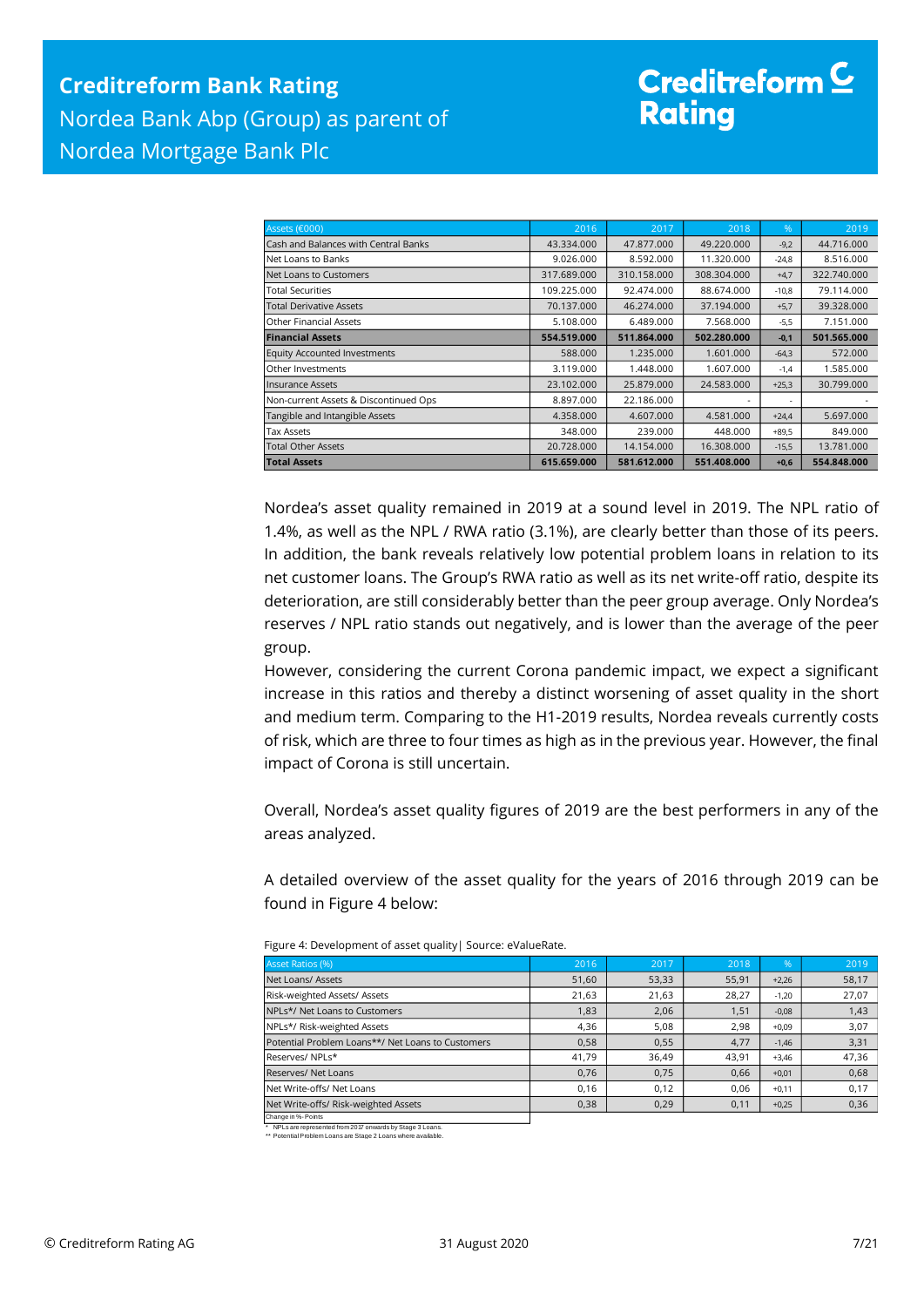### <span id="page-7-0"></span>**Refinancing and Capital Quality**

Nordea's financial liabilities accounted for 86% of total liabilities in 2019, remaining approximately constant year-over-year. Total debt represents the largest share of the Group's liabilities with 39%, remaining roughly unchanged YOY, and consists primarily of covered bonds (€115bn). Total deposits from customers correspond to 32% of Nordea's liabilities, increasing by 4% in comparison to the previous year (€6.2 billion) partially due to the aforementioned acquisition of Gjensidige Bank (2.3bn EUR). The item of non-current liabilitites & discontinued operations in 2017 relates to the sale of the shares of its subsidiary Danish Nordea Liv & Pension Livsforsikringsselskab A/S. The increase in insurance assets in 2019 (+7.2bn EUR) results from the increased liabilities in unit-linked investment contracts of the Life Group and Nordea Denmark, whereas the Group has the asset and liabilities on its balance sheet for which customer bear the risk.

A detailed overview of the development of liabilities for the years of 2016 through 2019 can be found in Figure 5 below:

| Liabilities (€000)                         | 2016        | 2017        | 2018        | $\%$    | 2019        |
|--------------------------------------------|-------------|-------------|-------------|---------|-------------|
| <b>Total Deposits from Banks</b>           | 38.136.000  | 39.983.000  | 42.419.000  | $-23,8$ | 32.304.000  |
| <b>Total Deposits from Customers</b>       | 170.030.000 | 165.418.000 | 160.228.000 | $+3,9$  | 166.426.000 |
| <b>Total Debt</b>                          | 202.209.000 | 188.101.000 | 199.577.000 | $+2,0$  | 203.545.000 |
| Derivative Liabilities                     | 71.102.000  | 44.163.000  | 40.820.000  | $+7,9$  | 44.065.000  |
| Securities Sold, not yet Purchased         |             |             |             | ۰       |             |
| Other Financial Liabilities                | 3.998.000   | 7.016.000   | 4.730.000   | $-51,4$ | 2.299.000   |
| <b>Total Financial Liabilities</b>         | 485.475.000 | 444.681.000 | 447.774.000 | $+0,2$  | 448.639.000 |
| Insurance Liabilities                      | 64.790.000  | 45.745.000  | 43.883.000  | $+16,5$ | 51.105.000  |
| Non-current Liabilities & Discontinued Ops | 4.888.000   | 26.031.000  |             | ٠       |             |
| <b>Tax Liabilities</b>                     | 1.317.000   | 1.111.000   | 1.120.000   | $+9,2$  | 1.223.000   |
| Provisions                                 | 608,000     | 610.000     | 719.000     | $+40.3$ | 1.009.000   |
| <b>Total Other Liabilities</b>             | 26.171.000  | 30.118.000  | 25.011.000  | $-14,7$ | 21.344.000  |
| <b>Total Liabilities</b>                   | 583.249.000 | 548.296.000 | 518.507.000 | $+0,9$  | 523.320.000 |
| <b>Total Equity</b>                        | 32.410.000  | 33.316.000  | 32.901.000  | $-4,2$  | 31.528.000  |
| <b>Total Liabilities and Equity</b>        | 615.659.000 | 581.612.000 | 551.408.000 | $+0,6$  | 554.848.000 |

Figure 5: Development of refinancing and capital adequacy| Source: eValueRate.

Nordea's regulatory capital ratios increased continuously over the past year and exceed the average of the peer group. The Group's improvement in its ratios is primarily a result of de-risking its assets by reducing its total risk weighted assets from 155bn EUR to 150bn EUR year-over-year. Nordea manages a very solid capital buffer in relation to its requirements. In addition, Nordeas declared goal is to maintain a management buffer of 150-200 bps above the required CET1 capital ratio from January 2020 on. The drop in Nordeas regulatory capital ratios in 2018 is a result from Nordea's redomiciliation from Sweden to Finland and thereby moving to another regulatory basis. Nordea's total equity / total assets ratio, however, is somewhat below the average of the peer group, whereas the Group is not able to catch up to its peers over the last years. The Group's leverage ratio is in line with the average of the peer group and complies with the regulatory requirements with a solid buffer.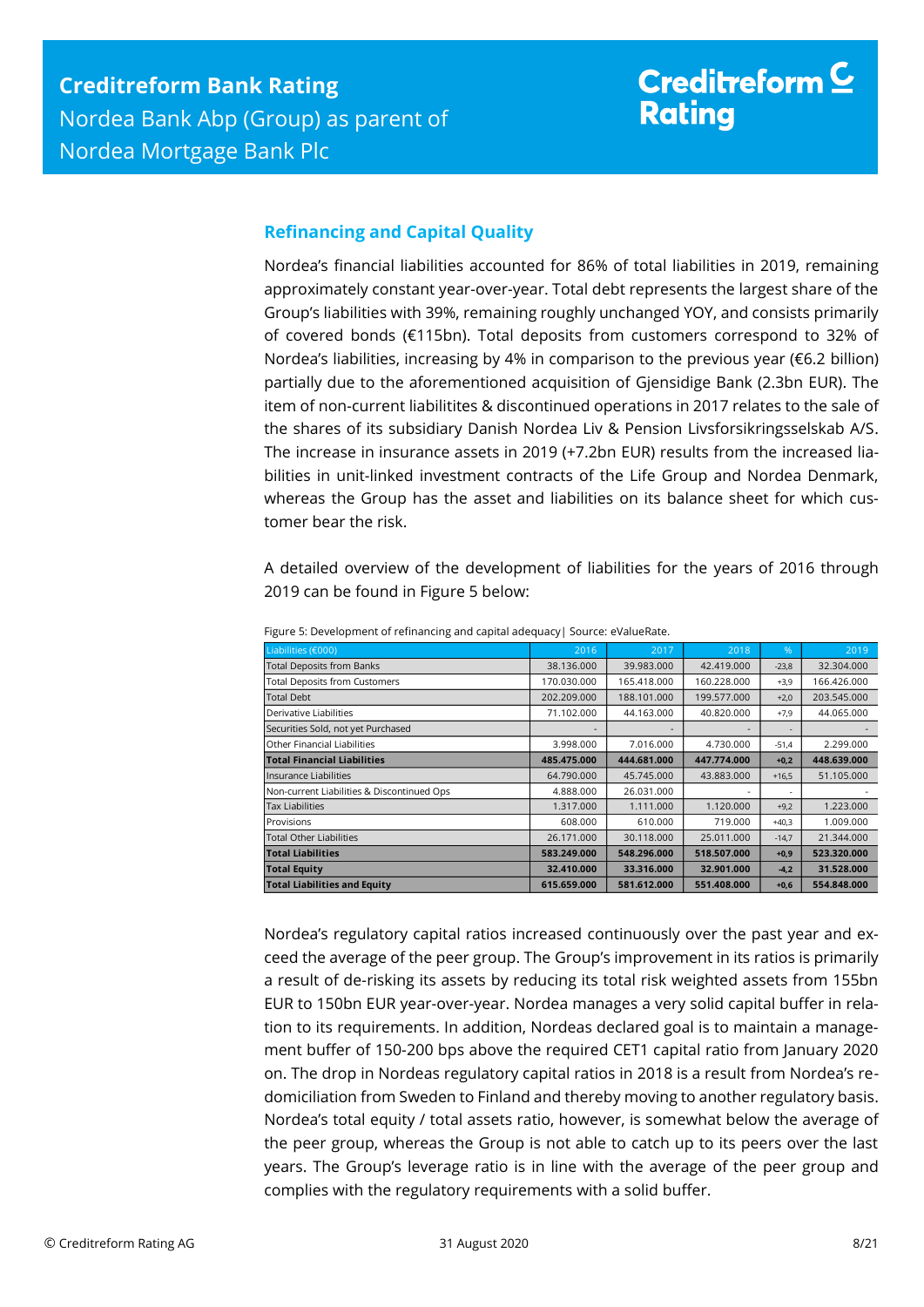Overall, with regard to the bank's capitalization, we acknowledge solid capital ratios. However, the intended dividend payment for 2019, which corresponds to a payout ratio of 105%, and the 2020 dividend policy of 60-70% pay-out of its profits, prevents the Group to ascend to the top level peer banks. Thus, Nordea misses the opportunity for further improvements in its capital ratios.

However, due to the Corona crisis the Board of Directors of Nordea decided to follow the recommendations adopted by the European Central Bank and refrains from deciding on a dividend payment based on the authorization before 1 October 2020.

A detailed overview of the development of capital ratios for the years 2016 through 2019 can be found in Figure 6 below:

| Capital Ratios (%)                                  | 2016  | 2017  | 2018  | %       | 2019  |
|-----------------------------------------------------|-------|-------|-------|---------|-------|
| Total Equity/ Total Assets                          | 5,26  | 5,73  | 5,97  | $-0,28$ | 5,68  |
| Leverage Ratio                                      | 5.00  | 5.20  | 5.10  | $+0.20$ | 5,30  |
| Fully Loaded: Common Equity Tier 1 Ratio (CET1)     | 18.40 | 19.50 | 15.50 | $+0.80$ | 16,30 |
| Fully Loaded: Tier 1 Ratio (CET1 + AT1)             | 20.70 | 22.30 | 17.30 | $+1.00$ | 18.30 |
| Fully Loaded: Total Capital Ratio (CET1 + AT1 + T2) | 24,70 | 25,20 | 19,90 | $+0,90$ | 20,80 |
| Change in %-Points                                  |       |       |       |         |       |

The down notch of Nordea's long-term issuer rating is reflected in the ratings of Nordea's bank capital and debt instruments, which thereby were down notched by one notch as well in accordance with our rating methodology. Thus, the Group's Tier 2 capital rating (BBB) is four notches below the long-term issuer rating based on the bank's capital structure and seniority. Additional Tier 1 capital is rated (BBB-) five notches below the long-term issuer rating, reflecting a high bail-in risk in the event of resolution. By contrast, the Group's preferred senior unsecured debt instruments have been downgraded down by two notches to "A" in comparison to the long-term issuer rating due to the reduced amount of subordinated capital by about  $\epsilon$  4.5bn, in particular as a result of lower AT1 and Tier 2 capital. Due to the seniority structure, Nordea's non-preferred senior unsecured debt has been thereby notched down by two notches to "A-".

## <span id="page-8-0"></span>**Liquidity**

Nordea's liquidity situation remains sufficient. The group's liquidity coverage ratio is distinctly better than the average of the peer group. By contrast, the NSFR is below the peer group average. However, both ratios meet the regulatory requirements. In addition, we are confident that Nordea will meet the regulatory liquidity requirements comfortably in the future as well and will maintain its liquidity position.

Nordea's loan to deposit ratio is clearly above the average of its competitors and has remained at a stable level over the past years. Thus, Nordea manages to convert its liquidity through deposits in loans, whereas there is even room to gather more customer deposits.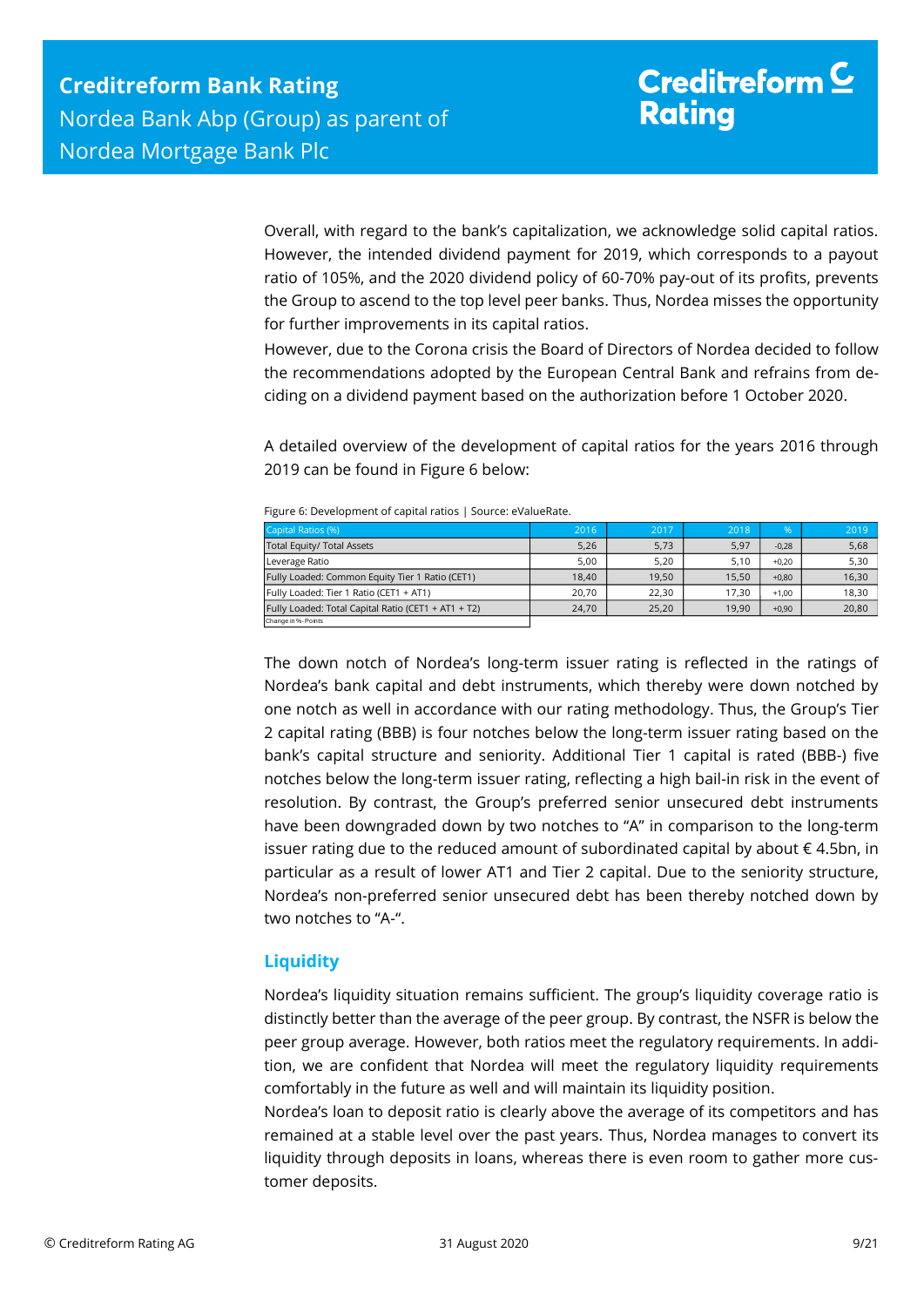A detailed overview of the development of liquidity for the years of 2016 through 2019 can be found in Figure 7 below.

Figure 7: Development of liquidity | Source: eValueRate.

| Liquidity (%)                                       | 2016   | 2017   | 2018   | $\%$     | 2019   |
|-----------------------------------------------------|--------|--------|--------|----------|--------|
| Net Loans/ Deposits (LTD)                           | 186.84 | 187,50 | 192.42 | $+1.51$  | 193,92 |
| Interbank Ratio                                     | 23.67  | 21.49  | 26.69  | $-0.32$  | 26,36  |
| Liquidity Coverage Ratio                            | 159.00 | 152,00 | 185.00 | $-19.00$ | 166,00 |
| Customer Deposits / Total Funding (excl. Derivates) | 33.20  | 32.81  | 33.54  | $+1.18$  | 34,73  |
| Net Stable Funding Ratio (NSFR)                     | -      |        |        |          | 109,00 |
| Change in %- Points                                 |        |        |        |          |        |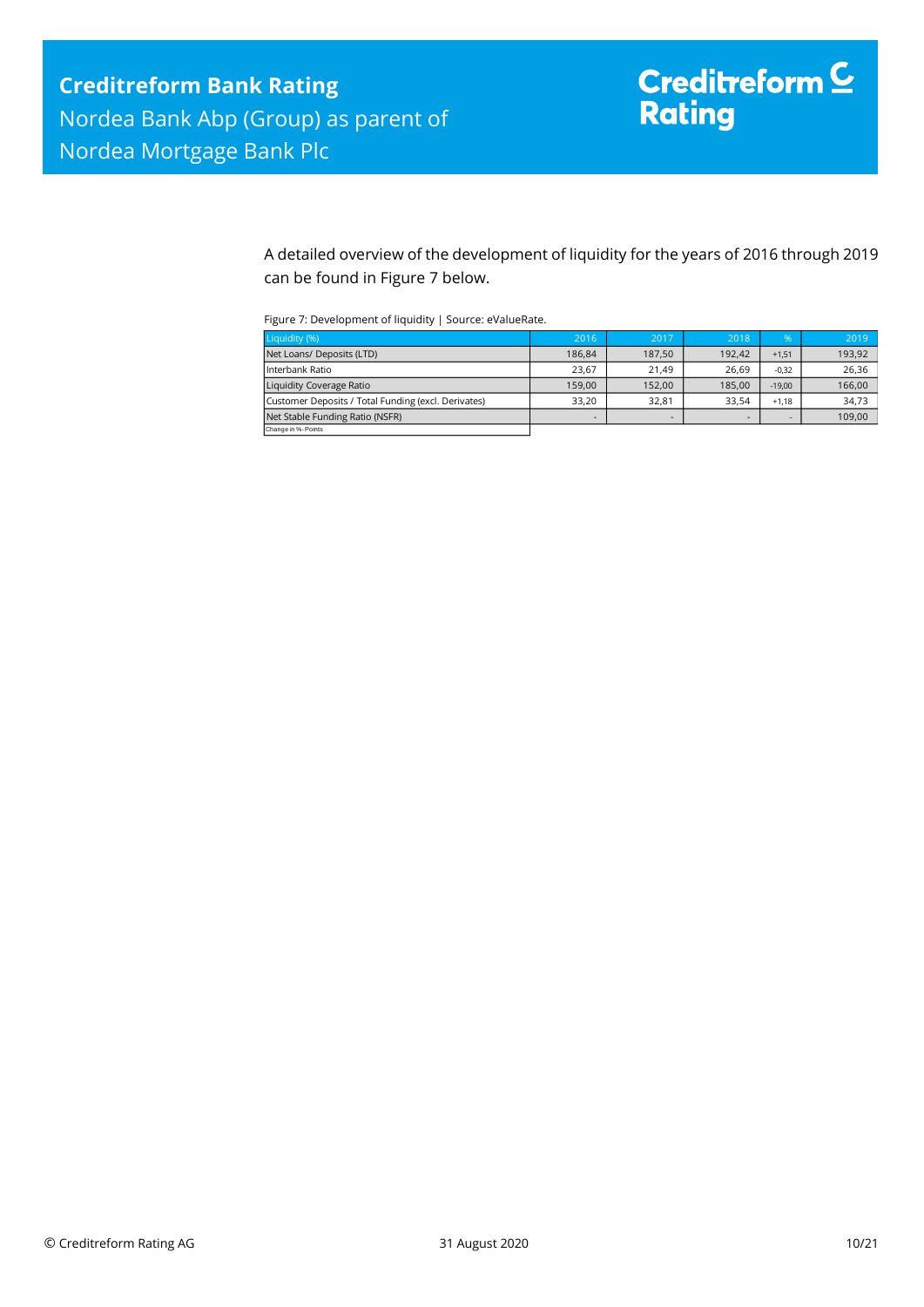## <span id="page-10-0"></span>**Environmental, Social and Governance (ESG) Score Card**

Nordea Bank Abp (Group) has two moderate and one significant ESG rating driver

• Corporate Governance is identified as a signifikant rating driver.The relevance for the credit rating results from the impact of the corporate governance factor on all other ESG factors. This sub-factor is rated positive due to Nordeas strong economic track record, the banks diversity program as well as the implemented ESG policies and targets.

• Corporate Behaviour and Green Financing / Promoting are identified as moderate rating driver. While Green Financing / Promoting is rated neutral due to the still relatively low volume of green and sustainable bonds, Coporate Behaviour is rated negative due the recent misconduct in relation with money laundering.

3,5 / 5 **ESG Score Guidance**

**ESG Score**

| <b>ESG Score Guidance</b> |                           |  |  |  |  |
|---------------------------|---------------------------|--|--|--|--|
|                           | > 4,25 Outstanding        |  |  |  |  |
|                           | >3,5 - 4,25 Above-average |  |  |  |  |
| >2,5 - 3,5 Average        |                           |  |  |  |  |
|                           | >1,75 - 2,5 Substandard   |  |  |  |  |
| $\le$ = 1.75 Poor         |                           |  |  |  |  |

| Factor | Sub-Factor                                         | Consideration                                                                                                                                         | Relevance<br>Scale 2020 Eval. |       |
|--------|----------------------------------------------------|-------------------------------------------------------------------------------------------------------------------------------------------------------|-------------------------------|-------|
| menta  | 1.1 Green Financing /<br>Promoting                 | The sub-factor "Green Financing/Promoting" has a moderate relevance for the<br>credit rating and is rated neutral in terms of the CRA ESG criteria.   |                               |       |
| ō      | 1.2 Exposure to Environ-<br><b>Imental Factors</b> | The sub-factor "Exposure to Environmental Factors" has low relevance for the<br>credit rating and is rated positive in terms of the CRA ESG criteria. |                               | $(+)$ |
| Σ<br>西 | 1.3 Resource Efficiency                            | The sub-factor "Resource Efficiency" has no significant relevance for the credit<br>rating, but is rated positive in terms of the CRA ESG criteria.   |                               | $(+)$ |

| ര<br>ō | 2.1 Human Capital         | The sub-factor "Human Capital" has low relevance for the credit rating and is<br>rated positive in terms of the CRA ESG criteria.                     |  |  |
|--------|---------------------------|-------------------------------------------------------------------------------------------------------------------------------------------------------|--|--|
| ο<br>Ū | 2.2 Social Responsibility | The sub-factor "Social Responsibility" has no significant relevance for the<br>credit rating, but is rated positive in terms of the CRA ESG criteria. |  |  |

|              | Promoting                                          | credit rating and is rated neutral in terms of the CRA ESG criteria.                                                                                            | з              | $\left( \quad \right)$ |
|--------------|----------------------------------------------------|-----------------------------------------------------------------------------------------------------------------------------------------------------------------|----------------|------------------------|
| Environmenta | 1.2 Exposure to Environ-<br><b>Imental Factors</b> | The sub-factor "Exposure to Environmental Factors" has low relevance for the<br>credit rating and is rated positive in terms of the CRA ESG criteria.           | $\overline{2}$ | $^{(+)}$               |
|              | 1.3 Resource Efficiency                            | The sub-factor "Resource Efficiency" has no significant relevance for the credit<br>rating, but is rated positive in terms of the CRA ESG criteria.             | 1              | $^{(+)}$               |
|              |                                                    |                                                                                                                                                                 |                |                        |
| Social       | 2.1 Human Capital                                  | The sub-factor "Human Capital" has low relevance for the credit rating and is<br>rated positive in terms of the CRA ESG criteria.                               | $\overline{2}$ | $^{(+)}$               |
|              | 2.2 Social Responsibility                          | The sub-factor "Social Responsibility" has no significant relevance for the<br>credit rating, but is rated positive in terms of the CRA ESG criteria.           | 1              | $^{(+)}$               |
|              |                                                    |                                                                                                                                                                 |                |                        |
|              | 3.1 Corporate Governance                           | The sub-factor "Corporate Governance" has high relevance for the credit<br>rating and is rated positive in terms of the CRA ESG criteria.                       | 4              | $^{(+)}$               |
| Governance   | 3.2 Corporate Behaviour                            | The sub-factor "Corporate Behaviour" has moderate relevance for the credit<br>rating and is rated negative in terms of the CRA ESG criteria.                    | 3              | $(-)$                  |
|              | 3.3 Corporate Transparency                         | The sub-factor "Corporate Transparency" has no significant relevance for the<br>credit rating, but is rated strongly positive in terms of the CRA ESG criteria. | 1              | $(+ +)$                |

| <b>ESG Relevance Scale</b> |                          |  | <b>ESG Evaluation Guidance</b> |                 |  |  |
|----------------------------|--------------------------|--|--------------------------------|-----------------|--|--|
|                            | <b>Highest Relevance</b> |  | $(+ +)$                        | Strong positive |  |  |
| $\overline{4}$             | <b>High Relevance</b>    |  | $^{(+)}$                       | Positive        |  |  |
| 3                          | Moderate Relevance       |  |                                | Neutral         |  |  |
| $\overline{\phantom{0}}$   | Low Relevance            |  | $(-)$                          | Negative        |  |  |
|                            | No significant Relevance |  |                                | Strong negativ  |  |  |

The ESG Score is based on the Methodology "Environmental, Social and Governance Score of Banken (Version 1.0)" of Creditreform Rating AG, which is available on our homepage https://creditreform-rating.de/en/about-us/regulatory-requirements.html. In addition, we refer to CRA's position paper "Consodering the Impact of ESG Factors".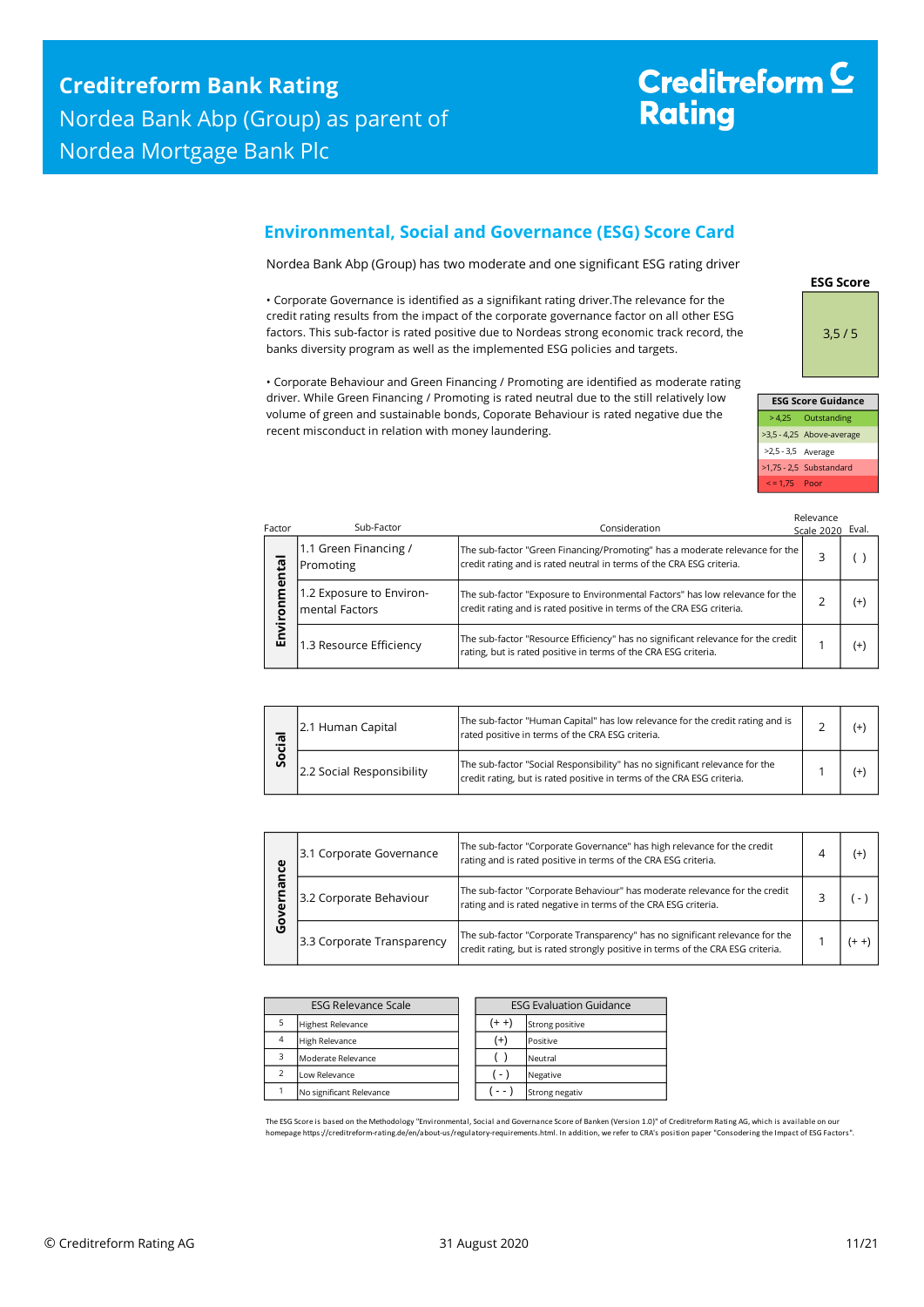## <span id="page-11-0"></span>**Conclusion**

Overall, Nordea Bank AB had a subdued year of performance in 2019, partially driven by one off effects in relation with the impairment on the IT systems and loan loss provisions. However, even without these one-off effects, Nordea performed below our expectations. In addition, the uncertainties in relation with the Corona pandemic are the major driver of the rating downgrade. Nevertheless, Nordea shows a comfortable capitalization, and maintains a well-diversified business model.

The low-interest environment in Europe stills puts pressure on Nordea's main income source - interest income. As a result, the Group recorded a further decline in its net interest income in 2019, which could not be compensated by the other sources of income. On the other hand, Nordea's operating expenses increased – primarily due to the impairments on the IT systems – which lead ultimately to a significant worsening of the earnings figures. In addition, Nordea shows a normalization of the asset-writedowns.

Considering the current Corona pandemic impact, Nordea expects a net loan loss provision of below 1bn in FY 2020, which corresponds to a cost of risk of about 40bp in FY 2020 and a roughly doubling compared to FY 2019. As of the first half-year 2020, Nordea published a net loan loss provision of 852m EUR, with management judgement buffer of about 388m EUR. Major driver of the loan losses are up to date individual provisions at the oil, gas and shipping area. Additional risk may arise, though the bank's business in the commercial real estate sector. Except of the Group's Asset and Wealth management are all Group business areas adverse affected by the Corona pandemic.

The asset quality of Nordea was outstanding in 2019. In particular, the Group reveals a very low NPL ratio in comparison to its peers for 2019. However, this may change due to the Corona crisis. Even though Nordea seems to be well prepared through its prudent approach to credit risk a high level of uncertainty exist with regard to the further economic development. Nordea will likely benefit from its diversified business model with operations in a variety of industries as well as in economically strong countries, which can absorb some economic effects. In addition, Instalment-free periods may help Nordea's mortgage customer to overcome the difficult economic situation. Furthermore, Nordea benefits from its continuous digitalization efforts.

On the liabilities side, Nordea records a steady development of total deposits from customers as a favorable source of financing with still enough leeway for further enhancements. Moreover, Nordea reveals competitive regulatory capital ratios, especially in comparison to banks in the Eurozone. However, we acknowledge the decline of the Groups regulatory capital ratio recently (H1-2020: CET 15.8%) and the intended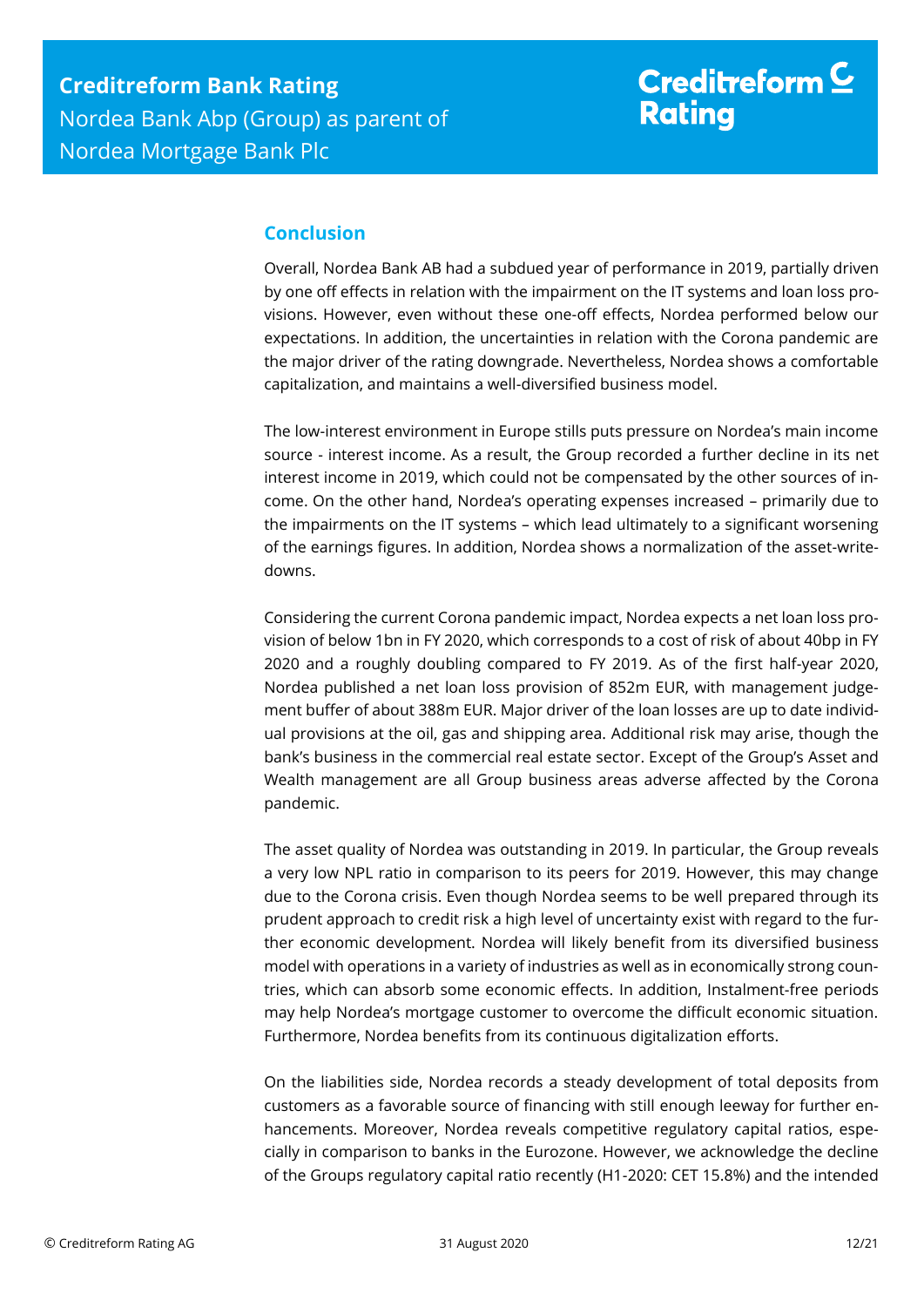payout ratio of 60-70%, which is likely to bring back Nordea on an average level of capitalization. Furthermore, the liquidity situation of Nordea remains satisfactory.

It remains to be seen to what extent the Corona pandemic eventually has an impact on Nordea. Up to now, Nordea seems to be well prepared, and the impact appears to be manageable. The Group sticks still to its targets for FY 2022 and the postponed dividend payment for FY 2019 shall be paid by instalments. Nevertheless, a high level of uncertainty exists due to the Corona pandemic and requires a close monitoring of the development.

#### **Outlook**

We consider the outlook of Nordea Bank Abp (Group) long-term issuer rating and its bank capital and debt instruments as stable. This reflects our view that the bank is likely to keep being profitable in the upcoming years while operating in the current low interest rate environment. However, we will observe how the bank will deal with the Corona pandemic effects on the economy. In addition, we assume no significant economic worsening due to the Corona pandemic and stable political environment in the banks markets of operations.

#### **Scenario Analysis:**

In a scenario analysis, the bank is able to reach an "AA-" rating in the "best case" scenario and an "BBB" rating in the "worst case" scenario. The ratings of bank capital and senior unsecured debt would behave similarly based on our rating mechanism. These ratings are especially sensitive to changes in total equity and to the bank capital and debt structure in general.

We might upgrade Nordea Banks Abp`s (Group) long-term issuer credit rating and its bank capital and debt instruments if we see that Nordea is able to reach a sustainable higher level of profitability in addition to increased capital ratios while maintaining its sound asset quality.

By contrast, a downgrade of the Group`s long-term issuer credit rating and its bank capital and debt instruments is likely if we see declining capital ratios. In particular, we will observe the ongoing Corona pandemic impact on Nordea's asset quality and its earnings figures.

Best-case scenario: AA-

Worst-case scenario: BBB

#### Please note:

The scenarios are based on information available at the time of the rating. Within the forecast horizon, circumstances may occur that could lead to a change of the rating out of the indicated range.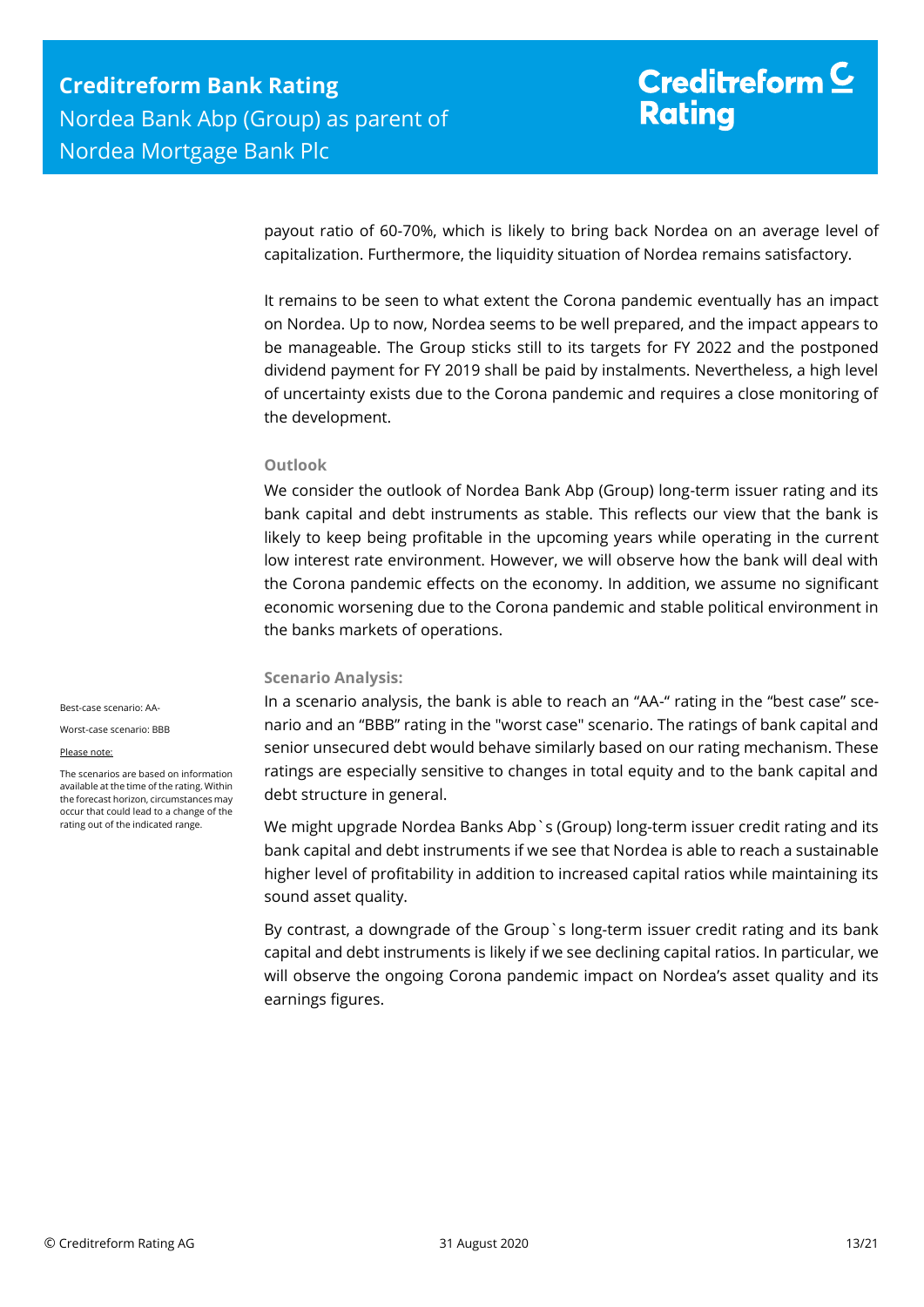# Creditreform  $C$ **Rating**

## <span id="page-13-0"></span>**Appendix**

**Bank ratings**

The bank ratings are dependent on a host of quantitative and qualitative factors. An improvement in either sub-category may result in a higher rating score.

LT Issuer / Outlook / Short-Term **A+ / stable / L2**

**Bank Capital and Debt Instruments Ratings**

The ratings for bank capital and debt instruments are inter alia dependent on subordination and relative size of the instrument class, based on the long-term issuer rating of the bank.

| Preferred Senior Unsecured Debt (PSU):        | $\Delta$   |
|-----------------------------------------------|------------|
| Non-Preferred Senior Unsecured Debt (NPS): A- |            |
| Tier 2 $(T2)$ :                               | <b>BBB</b> |
| Additional Tier 1 (AT1):                      | BBB-       |

### **Rating History**

Please consult our website [www.creditreform-rating.de](http://www.creditreform-rating.de/) for additional information regarding the dates of publication.

| <b>Bank Issuer Rating</b>                                     | <b>Rating Date</b> | <b>Result</b>               |
|---------------------------------------------------------------|--------------------|-----------------------------|
| Initialrating                                                 | 27.04.2018         | AA- / stabil / L1           |
| <b>Rating Update</b>                                          | 02.07.2019         | AA- / stabil / L1           |
| Monitoring                                                    | 24.03.2020         | <b>AA- / NEW / L1</b>       |
| <b>Rating Update</b>                                          | 31.08.2020         | $A+$ / stable / L2          |
| <b>Bank Capital and Debt Instruments</b>                      | <b>Rating Date</b> | <b>Result</b>               |
| Senior Unsecured / T2 / AT1 (Initial)                         | 27.04.2018         | AA- / BBB+ / BBB            |
| <b>PSU / NPS / T2 / AT1</b>                                   | 02.07.2019         | AA- / A+ / BBB+ / BBB       |
| Monitoring                                                    | 24.03.2020         | AA- / A+ / BBB+ / BBB (NEW) |
| <b>Rating Update</b>                                          | 31.08.2020         | $A / A - / BBB / BBB -$     |
|                                                               |                    |                             |
| <b>Subsidiaries of the Bank</b>                               | <b>Rating Date</b> | <b>Result</b>               |
| Nordea Mortgage Bank PLC                                      |                    |                             |
| Initialrating                                                 | 27.04.2018         | AA- / stabil / L1           |
| <b>Rating Update</b>                                          | 02.07.2019         | AA- / stabil / L1           |
| Monitoring                                                    | 24.03.2020         | <b>AA- / NEW / L1</b>       |
| Rating Update                                                 | 31.08.2020         | $A+$ / stable / L2          |
| Bank Capital and Debt Instruments of Nordea Mortgage Bank PLC |                    |                             |
| Senior Unsecured / T2 / AT1 (Initial)                         | 31.08.2018         | AA- / BBB+ / BBB            |
| <b>PSU / NPS / T2 / AT1</b>                                   | 02.07.2019         | AA- / A+ / BBB+ / BBB       |
| Monitoring                                                    | 24.03.2020         | AA- / A+ / BBB+ / BBB (NEW) |

Figure 8: Rating History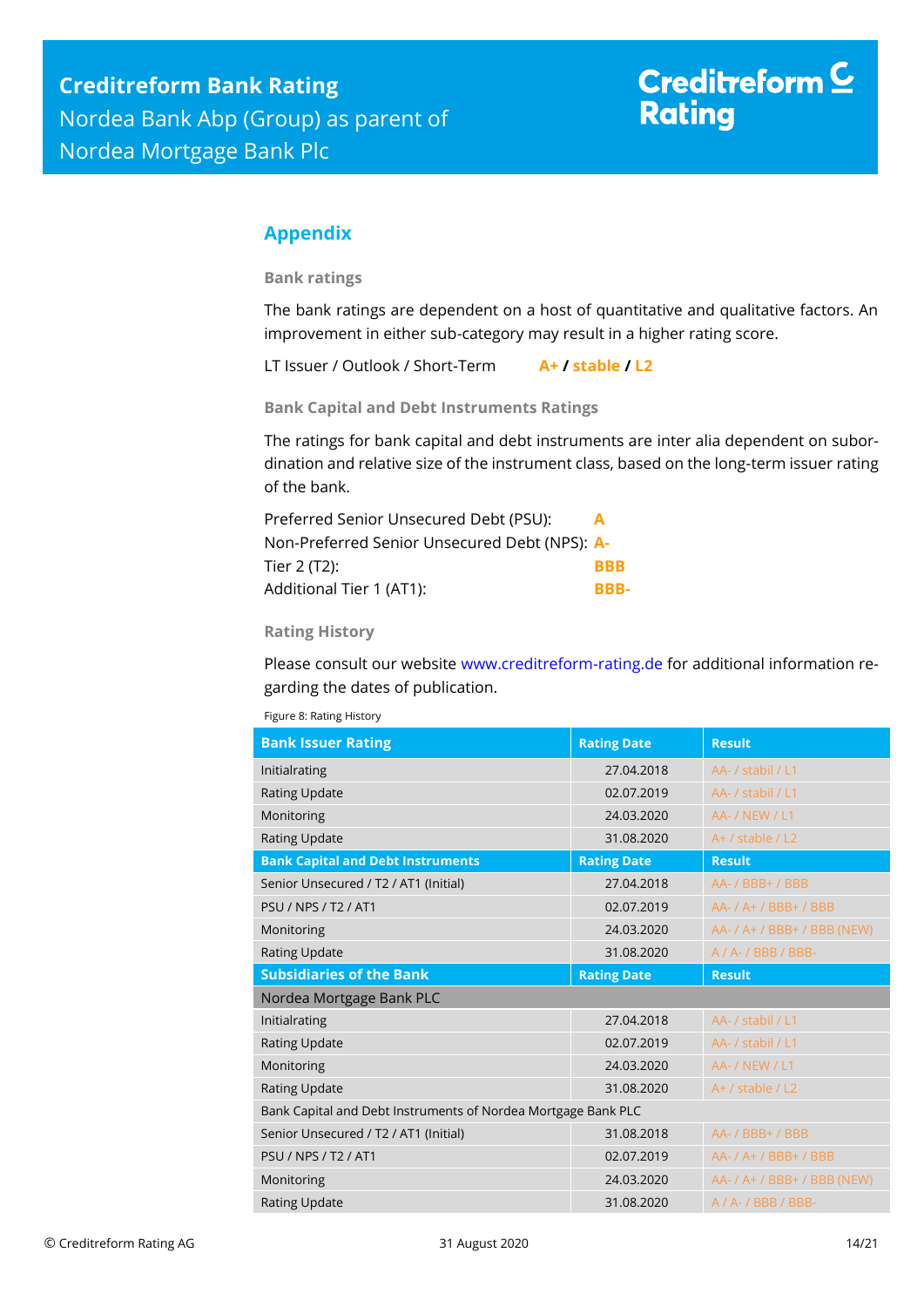Figure 9: Nordea Mortgage Bank Plc income statement | Source: eValueRate.

| <b>Income Statement</b>                                      | 2016     | 2017      | 2018     | %        | 2019      |
|--------------------------------------------------------------|----------|-----------|----------|----------|-----------|
| Income (€000)                                                |          |           |          |          |           |
| Net Interest Income                                          | 51,400   | 192.100   | 219,800  | $-0.0$   | 219,700   |
| Net Fee & Commission Income                                  | 200      | $-11.000$ | $-9.500$ | $-20,0$  | $-7.600$  |
| Net Insurance Income                                         |          |           |          |          |           |
| Net Trading Income                                           | $-4.800$ | $-2.400$  | $-1.800$ | $< -100$ | 600       |
| <b>Equity Accounted Results</b>                              |          |           |          |          |           |
| Dividends from Equity Instruments                            | ٠        |           | ٠        |          |           |
| Other Income                                                 |          |           |          |          | 100       |
| <b>Operating Income</b>                                      | 46.800   | 178.700   | 208.500  | $+2,1$   | 212.800   |
| Expenses (€000)                                              |          |           |          |          |           |
| Depreciation and Amortisation                                |          |           |          |          |           |
| Personnel Expense                                            | 300      | 1.900     | 1.900    | $+0.0$   | 1.900     |
| Tech & Communications Expense                                |          | 200       |          |          |           |
| Marketing and Promotion Expense                              |          | 100       |          |          | 100       |
| <b>Other Provisions</b>                                      |          |           |          |          |           |
| Other Expense                                                | 11.500   | 45.600    | 52.200   | $+27.0$  | 66.300    |
| <b>Operating Expense</b>                                     | 11.800   | 47.800    | 54.100   | $+26,2$  | 68.300    |
| Operating Profit & Impairment (€000)                         |          |           |          |          |           |
| <b>Pre-impairment Operating Profit</b>                       | 35.000   | 130.900   | 154.400  | $-6.4$   | 144.500   |
| <b>Asset Writedowns</b>                                      | $-400$   | $-700$    | 11.400   | $< -100$ | $-10.300$ |
| Net Income (€000)                                            |          |           |          |          |           |
| Non-Recurring Income                                         |          |           |          |          |           |
| Non-Recurring Expense                                        |          |           |          |          |           |
| <b>Pre-tax Profit</b>                                        | 35.400   | 131.600   | 143.000  | $+8,3$   | 154.800   |
| Income Tax Expense                                           | 7.100    | 26.300    | 29.600   | $+18,6$  | 35.100    |
| <b>Discontinued Operations</b>                               |          |           |          |          |           |
| Net Profit (€000)                                            | 28.300   | 105.300   | 113.400  | $+5,6$   | 119.700   |
| Attributable to minority interest (non-controlling interest) |          |           |          |          |           |
| Attributable to owners of the parent                         | 28.300   | 105.300   | 113.400  | $+5.6$   | 119.700   |

Figure 10: Nordea Mortgage Bank Plc key earnings figures| Source: eValueRate.

| Income Ratios (%)                                     | 2016  | 2017  | 2018  | $\%$    | 2019  |
|-------------------------------------------------------|-------|-------|-------|---------|-------|
| Cost Income Ratio (CIR)                               | 25,21 | 26,75 | 25,95 | $+6,15$ | 32,10 |
| Cost Income Ratio ex. Trading (CIRex)                 | 22,87 | 26,39 | 25,73 | $+6.46$ | 32,19 |
| Return on Assets (ROA)                                | 0,11  | 0,42  | 0,43  | $-0,03$ | 0,40  |
| Return on Equity (ROE)                                | 2,62  | 8,92  | 9,63  | $+0,92$ | 10,55 |
| Return on Assets before Taxes (ROAbT)                 | 0,14  | 0,53  | 0.54  | $-0,03$ | 0,52  |
| Return on Equity before Taxes (ROEbT)                 | 3,28  | 11,15 | 12,14 | $+1,50$ | 13,64 |
| Return on Risk-Weighted Assets (RORWA)                | 1,02  | 3,31  | 2,61  | $-0,01$ | 2,59  |
| Return on Risk-Weighted Assets before Taxes (RORWAbT) | 1,28  | 4,13  | 3.29  | $+0.07$ | 3,36  |
| Net Interest Margin (NIM)                             | 0,18  | 0,76  | 0,83  | $-0,09$ | 0,74  |
| Pre-Impairment Operating Profit / Assets              | 0,14  | 0,52  | 0,59  | $-0,10$ | 0,48  |
| Cost of Funds (COF)                                   | 0,07  | 0,27  | 0,20  | $-0,03$ | 0,17  |
| Change in %- Points                                   |       |       |       |         |       |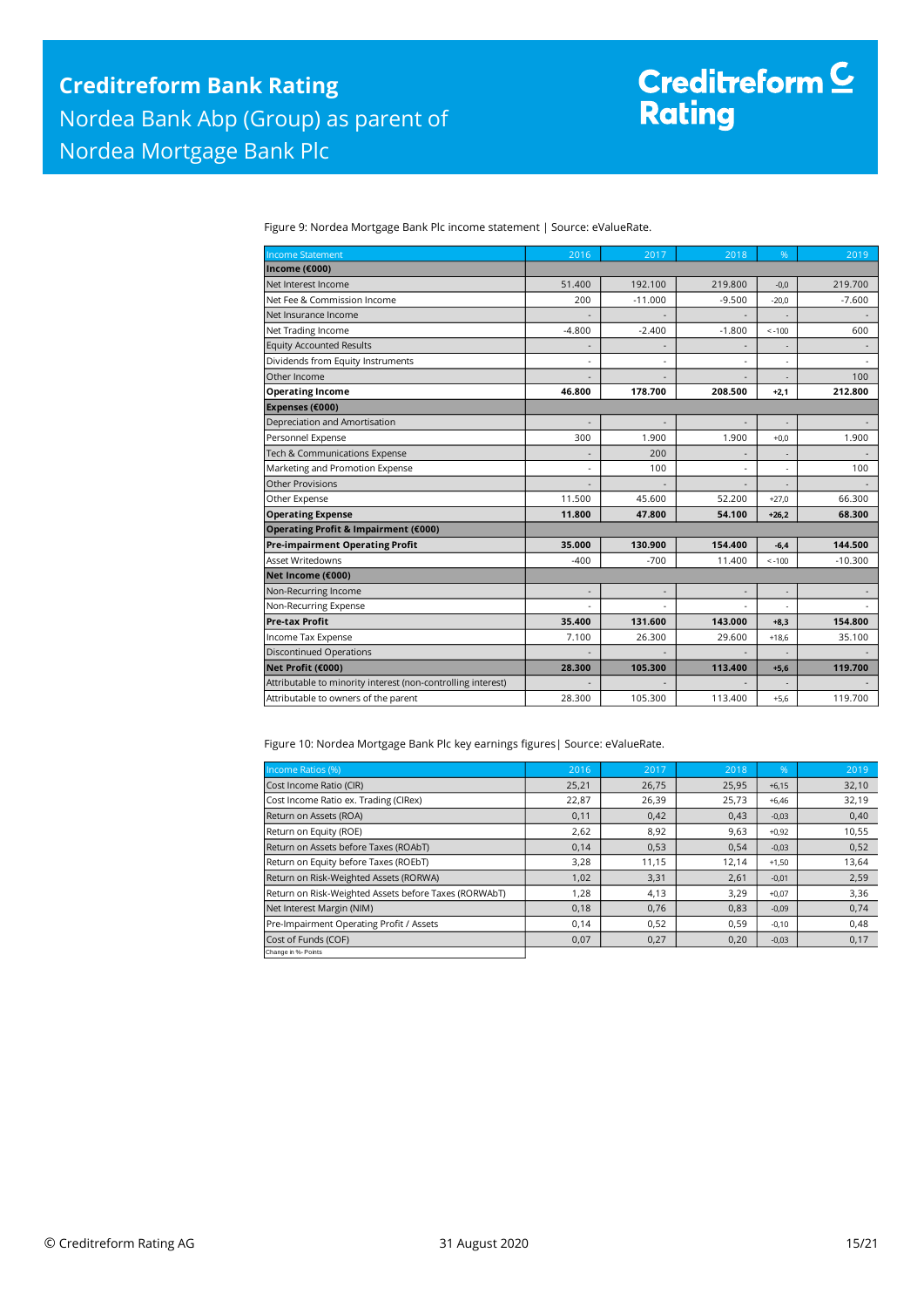Figure 11: Development of assets of Nordea Mortgage Bank Plc | Source: eValueRate.

| Assets (€000)                         | 2016       | 2017       | 2018       | %                        | 2019       |
|---------------------------------------|------------|------------|------------|--------------------------|------------|
| Cash and Balances with Central Banks  | 200,000    | 198.200    | 1.696.400  | $-0,1$                   | 1.694.400  |
| Net Loans to Banks                    | 494.200    | 647.600    | 899.500    | $-25.9$                  | 666.100    |
| Net Loans to Customers                | 23.912.400 | 23.530.100 | 23.106.700 | $+15,6$                  | 26.719.900 |
| Total Securities                      |            |            |            | $\overline{\phantom{a}}$ |            |
| <b>Total Derivative Assets</b>        | 888,900    | 617.700    | 603.100    | $+46.9$                  | 886,000    |
| <b>Other Financial Assets</b>         |            |            |            |                          |            |
| <b>Financial Assets</b>               | 25.495.500 | 24.993.600 | 26.305.700 | $+13.9$                  | 29.966.400 |
| <b>Equity Accounted Investments</b>   |            |            | ٠          |                          |            |
| Other Investments                     |            |            | ٠          | $\overline{\phantom{a}}$ |            |
| Insurance Assets                      |            |            |            | $\overline{\phantom{a}}$ |            |
| Non-current Assets & Discontinued Ops |            |            | ٠          | ٠                        |            |
| Tangible and Intangible Assets        |            |            |            |                          |            |
| <b>Tax Assets</b>                     | 13.900     | 14.700     | 16.200     | $-43,2$                  | 9.200      |
| <b>Total Other Assets</b>             | 76.800     | 16.900     | 69.800     | $-34,1$                  | 46,000     |
| <b>Total Assets</b>                   | 25.586.200 | 25.025.200 | 26.391.700 | $+13,8$                  | 30.021.600 |

Figure 12: Development of asset quality of Nordea Mortgage Bank Plc | Source: eValueRate.

| <b>Asset Ratios (%)</b>                           | 2016    | 2017    | 2018  | %        | 2019    |
|---------------------------------------------------|---------|---------|-------|----------|---------|
| Net Loans/ Assets                                 | 93,46   | 94,03   | 87,55 | $+1.45$  | 89,00   |
| Risk-weighted Assets/ Assets                      | 10,83   | 12,72   | 16,47 | $-1,11$  | 15,37   |
| NPLs*/ Net Loans to Customers                     | 0,31    | 0,63    | 0.84  | $+0.06$  | 0,90    |
| NPLs*/ Risk-weighted Assets                       | 2.69    | 4.68    | 4,45  | $+0.77$  | 5,22    |
| Potential Problem Loans**/ Net Loans to Customers | 0.66    | 0.66    | 9,63  | $-3,19$  | 6,44    |
| Reserves/NPLs*                                    | 15,84   | 7,45    | 24,69 | $-19,83$ | 4,86    |
| Reserves/ Net Loans                               | 0.05    | 0,05    | 0,21  | $-0.16$  | 0,04    |
| Net Write-offs/ Net Loans                         | 0.00    | 0,00    | 0,05  | $-0,09$  | $-0,04$ |
| Net Write-offs/ Risk-weighted Assets              | $-0,01$ | $-0,02$ | 0,26  | $-0,49$  | $-0,22$ |
| Change in %- Points                               |         |         |       |          |         |

\* NPLs are represented from 2017 onwards by Stage 3 Loans. \*\* Potential Problem Loans are Stage 2 Loans where available.

Figure 12: Development of refinancing and capital adequacy of Nordea Mortgage Bank Plc | Source: eValueRate.

| Liabilities (€000)                         | 2016       | 2017       | 2018       | %       | 2019       |
|--------------------------------------------|------------|------------|------------|---------|------------|
| <b>Total Deposits from Banks</b>           | 7.200.000  | 7.557.600  | 7.667.600  | $+50.8$ | 11.560.400 |
| <b>Total Deposits from Customers</b>       |            |            | $\Omega$   |         | 0          |
| <b>Total Debt</b>                          | 16.500.500 | 15.670.100 | 16.961.100 | $-3,8$  | 16.312.200 |
| Derivative Liabilities                     | 711.200    | 486.300    | 446.300    | $+66.7$ | 743.800    |
| Securities Sold, not yet Purchased         |            |            |            |         |            |
| Other Financial Liabilities                |            |            |            |         |            |
| <b>Total Financial Liabilities</b>         | 24.411.700 | 23.714.000 | 25.075.000 | $+14,1$ | 28.616.400 |
| Insurance Liabilities                      |            |            |            |         |            |
| Non-current Liabilities & Discontinued Ops |            |            |            | ۰       |            |
| <b>Tax Liabilities</b>                     | 6.600      |            |            |         | 9.400      |
| Provisions                                 |            |            | 300        | $+0,0$  | 300        |
| <b>Total Other Liabilities</b>             | 89.400     | 130.700    | 138,600    | $+88,2$ | 260,900    |
| <b>Total Liabilities</b>                   | 24.507.700 | 23.844.700 | 25.213.900 | $+14,6$ | 28.887.000 |
| <b>Total Equity</b>                        | 1.078.500  | 1.180.500  | 1.177.800  | $-3,7$  | 1.134.600  |
| <b>Total Liabilities and Equity</b>        | 25.586.200 | 25.025.200 | 26.391.700 | $+13.8$ | 30.021.600 |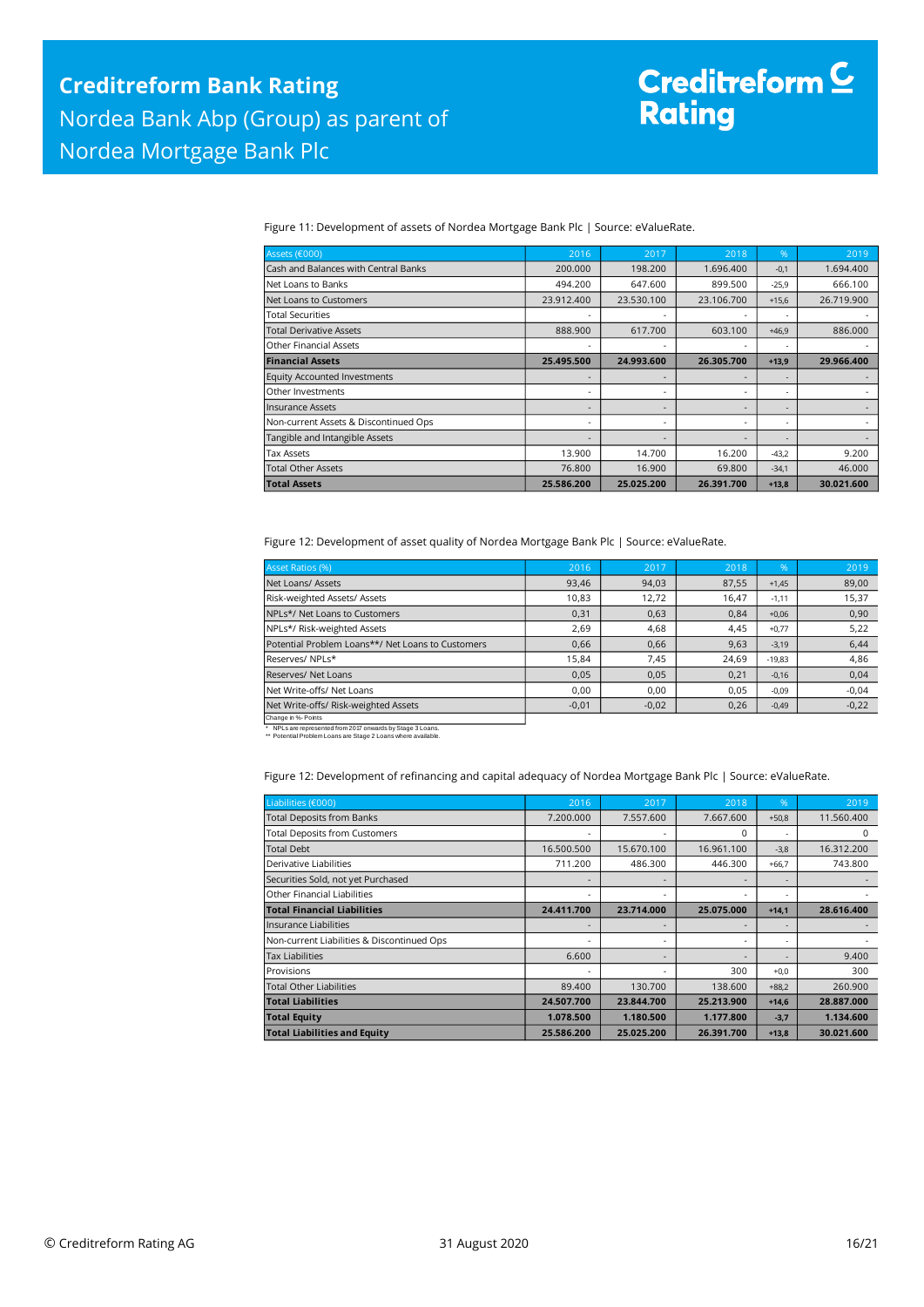Figure 13: Development of capital ratios of Nordea Mortgage Bank Plc | Source: eValueRate.

| Capital Ratios (%)                    | 2016  | 2017  | 2018  | $\%$    | 2019  |
|---------------------------------------|-------|-------|-------|---------|-------|
| Total Equity/ Total Assets            | 4.22  | 4,72  | 4,46  | $-0,68$ | 3,78  |
| Leverage Ratio                        | 4.10  | 4,10  | 4,00  | $-0.40$ | 3,60  |
| Common Equity Tier 1 Ratio (CET1)     | 37.90 | 32.70 | 24.10 | $-0,60$ | 23,50 |
| Tier 1 Ratio (CET1 + AT1)             | 37.90 | 32.70 | 24.10 | $-0.60$ | 23,50 |
| Total Capital Ratio (CET1 + AT1 + T2) | 45.20 | 39,20 | 29.10 | $-1,20$ | 27,90 |
| Change in %- Points                   |       |       |       |         |       |

Figure 14: Development of liquidity of Nordea Mortgage Bank Plc | Source: eValueRate.

| Liquidity (%)                                       | 2016    | 2017                     | 2018   | $\frac{9}{6}$ | 2019   |
|-----------------------------------------------------|---------|--------------------------|--------|---------------|--------|
| Net Loans/ Deposits (LTD)                           |         | $\overline{\phantom{0}}$ | -      |               |        |
| Interbank Ratio                                     | 6.86    | 8,57                     | 11.73  | $-5.97$       | 5,76   |
| Liquidity Coverage Ratio                            | 2076.00 | 1585.00                  | 151.00 | $+7.00$       | 158,00 |
| Customer Deposits / Total Funding (excl. Derivates) |         |                          | -      |               |        |
| Net Stable Funding Ratio (NSFR)                     |         |                          |        |               |        |
| Change in %- Points                                 |         |                          |        |               |        |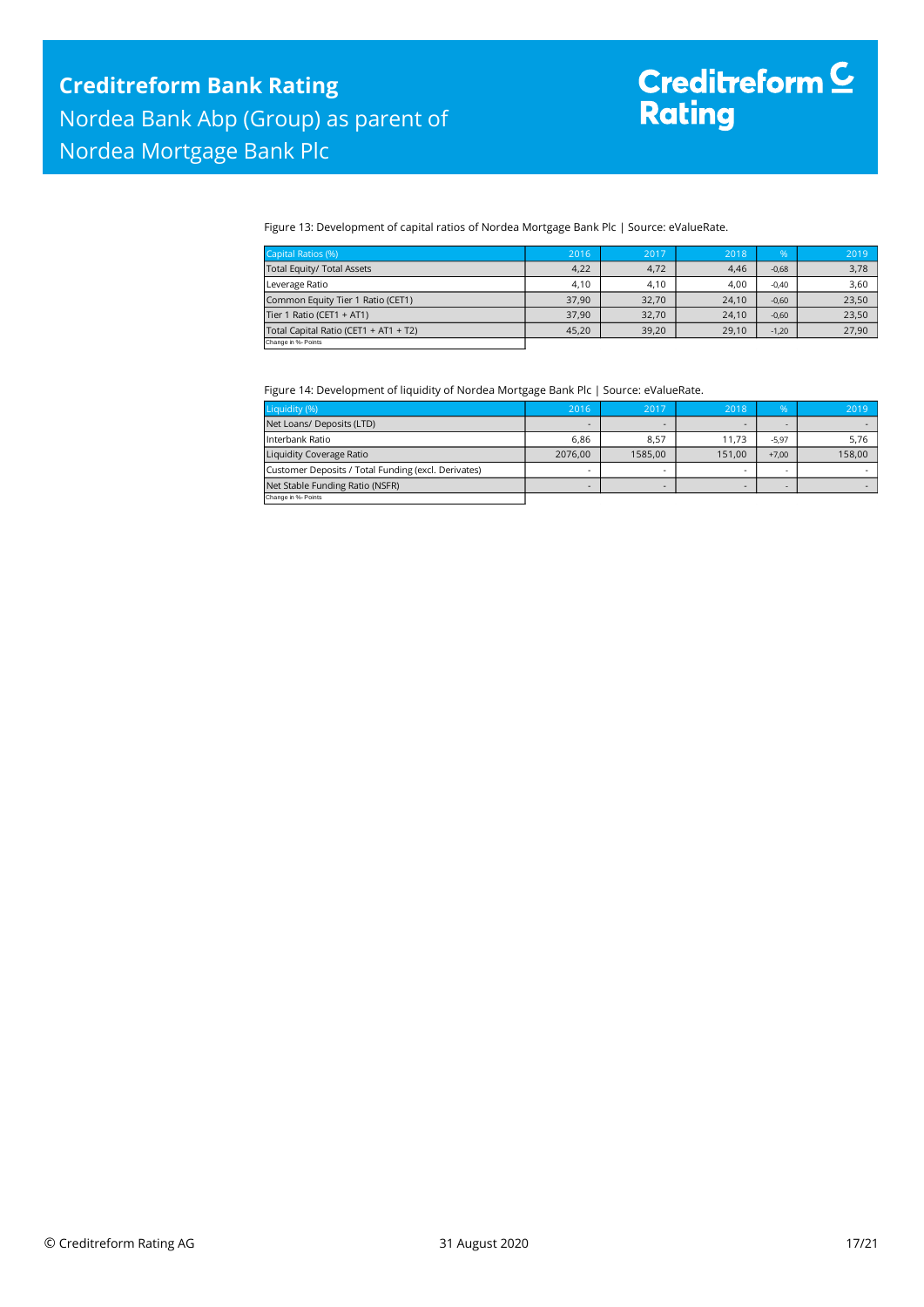### **Regulatory**

Creditreform Rating AG was neither commissioned by the rating object nor by any other third party for the rating. The analysis took place on a voluntary basis by Creditreform Rating AG and is to be described in the regulatory sense as an unsolicited rating. The following scheme clarifies the level of participation of the rated entity (rating object):

| <b>Unsolicited Credit Rating</b>                       |    |  |
|--------------------------------------------------------|----|--|
| With Rated Entity or Related Third Party Participation | No |  |
| With Access to Internal Documents                      | No |  |
| With Access to Management                              | No |  |

The rating is based on publicly available information and internal evaluation methods for the rated bank. The quantitative analysis is based mainly on the latest annual accounts, interim reports, other investor relations information of the bank, and calculated key figures by eValueRate / CRA. Subject to a peer group analysis were 24 competing institutes.

The information and documents processed met the requirements of the rating system of Creditreform Rating AG as published on the website www.creditreform-rating.de. The rating was carried out on the basis of the rating methodology fo[r bank ratings as \(Version 2.0\),](https://www.creditreform-rating.de/en/about-us/regulatory-requirements.html?file=files/content/downloads/Externes%20Rating/Regulatorische%20Anforderungen/EN/Ratingmethodiken%20EN/Rating%20Methodology%20Bank%20Ratings%20v2.0.pdf) the methodology for the [rating of bank capital and unsecured debt instruments \(Version 2.0\)](https://www.creditreform-rating.de/en/about-us/regulatory-requirements.html?file=files/content/downloads/Externes%20Rating/Regulatorische%20Anforderungen/EN/Ratingmethodiken%20EN/Bank%20Capital%20and%20Unsecured%20Debt%20Instruments%20Methodology.pdf) as well as the rating methodology for [Environmental, Social and Governance Score for Banks \(Version 1.0\)](https://www.creditreform-rating.de/en/about-us/regulatory-requirements.html?file=files/content/downloads/Externes%20Rating/Regulatorische%20Anforderungen/EN/Ratingmethodiken%20EN/Rating%20Methodology%20ESG%20v1.0.pdf) in conjunction with Creditreform's basic documen[t Rating Criteria and Definitions \(Version 1.3\).](https://www.creditreform-rating.de/en/about-us/regulatory-requirements.html?file=files/content/downloads/Externes%20Rating/Regulatorische%20Anforderungen/EN/Ratingmethodiken%20EN/CRAG%20Rating%20Criteria%20and%20Definitions.pdf)

The complete presentation of the rating methodologies used by Creditreform Rating AG and the basic document Rating Criteria and Definitions (Version 1.3) are published on our homepage:

#### <https://www.creditreform-rating.de/en/about-us/regulatory-requirements.html>

On 31 August 2020, the rating was presented by the analysts to the rating committee and adopted in a resolution.

The rating result was communicated to Nordea Bank Abp (Group) and its subsidiary, and the preliminary rating report was made available to the bank. There was no change in the rating score.

The rating is valid until withdrawal and is subject to monitoring from the rating date (see cover page). The rating will be comprehensively reviewed at least once every year. Within this period, the rating can be updated.

In 2011 Creditreform Rating AG was registered within the European Union according to EU Regulation 1060/2009 (CRA-Regulation). Based on the registration Creditreform Rating AG (CRA) is allowed to issue credit ratings within the EU and is bound to comply with the provisions of the CRA-Regulation.

#### **Conflict of Interests**

No conflicts of interest were identified during the rating process that might influence the analyses and judgements of the rating analysts involved or any other natural person whose services are placed at the disposal or under the control of Creditreform Rating AG and who are directly involved in credit rating activities or approving credit ratings and rating outlooks.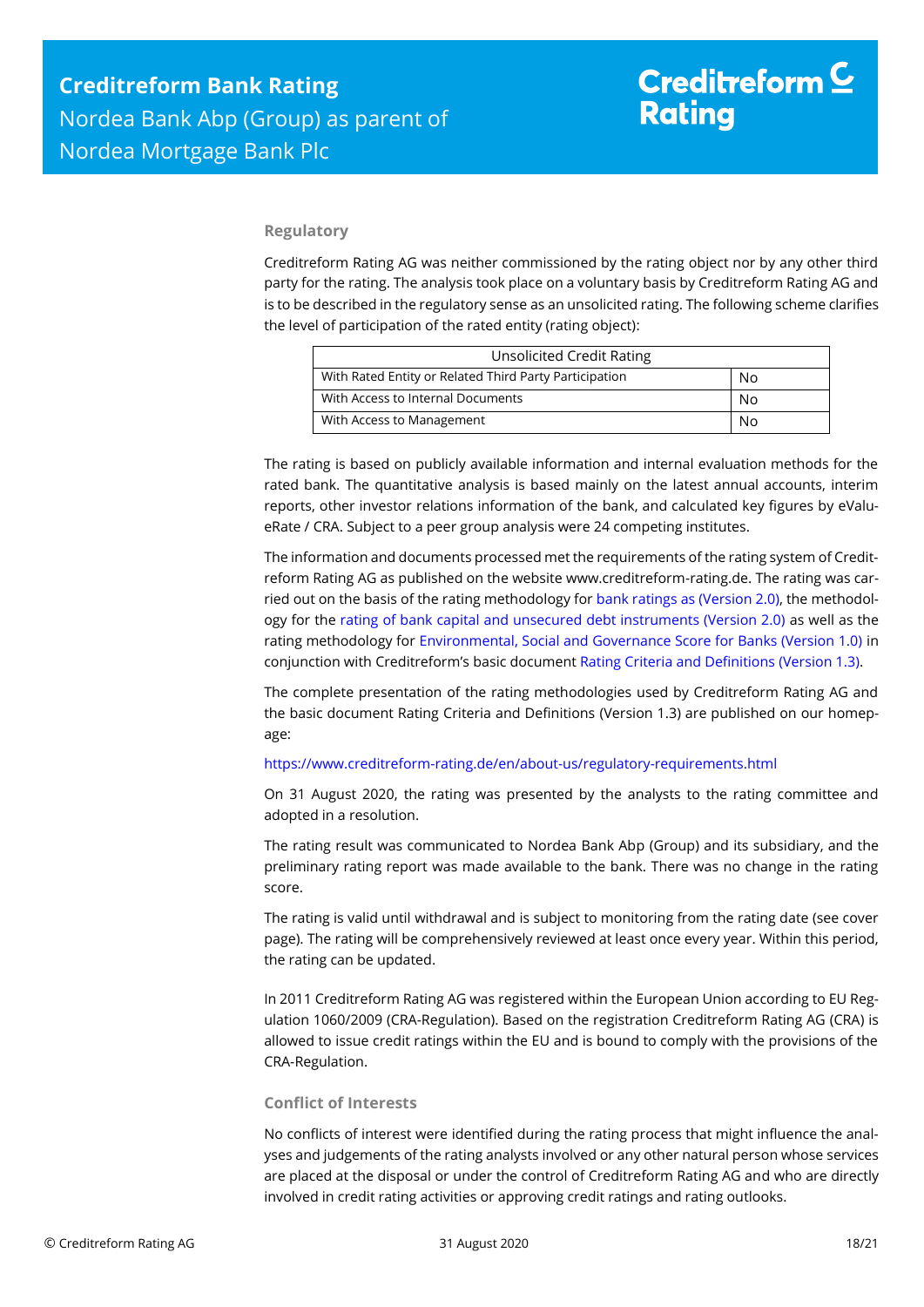## Creditreform  $\mathsf{\underline{C}}$ **Rating**

In case of providing ancillary services to the rated entity, CRA will disclose all ancillary services in the credit rating report.

**Rules on the Presentation of Credit Ratings and Rating Outlooks**

The approval of credit ratings and rating outlooks follows our internal policies and procedures. In line with our policy "Rating Committee," all credit ratings and rating outlooks are approved by a rating committee based on the principle of unanimity.

To prepare this credit rating, CRA has used following substantially material sources:

- 1. Aggregated data base by eValueRate
- 2. Annual Report and interim reports
- 3. Investors relations information and other publications
- 4. Website of the rated bank
- 5. Public and internal market analyses
- 6. Internet research

There are no other attributes and limitations of the credit rating or rating outlook other than displayed on the CRA website. Furthermore CRA considers satisfactory the quality and extent of information available on the rated entity. In regard to the rated entity Creditreform Rating AG regarded available historical data as sufficient.

Between the disclosure of the credit rating to the rated entity and the public disclosure no amendments were made to the credit rating.

The "Basic data" information card indicates the principal methodology or version of methodology that was used in determining the rating, with a reference to its comprehensive description.

In case where the credit rating is based on more than one methodology or where reference only to the principal methodology might cause investors to overlook other important aspects of the credit rating, including any significant adjustments and deviations, Creditreform Rating AG explains this fact in the credit rating and indicates how the different methodologies or these other aspects are taken into account in the credit rating. This information is integrated in the credit rating report.

The meaning of each rating category, the definition of default or recovery and any appropriate risk warning, including a sensitivity analysis of the relevant key rating assumptions, such as mathematical or correlation assumptions, accompanied by worst-case scenario credit ratings as well as best-case scenario credit ratings are explained in mentioned methodologies and / or in the credit rating report.

The date at which the credit rating was released for distribution for the first time and when it was last updated including any rating outlooks is indicated clearly and prominently in the "Basic data" card as a "Rating action"; first release is indicated as "initial rating", other updates are indicated as an "update", "upgrade or downgrade", "not rated", "confirmed", "selective default" or "default".

In the case of a rating outlook, the time horizon is provided during which a change in the credit rating is expected. This information is available within "Basic data" information card.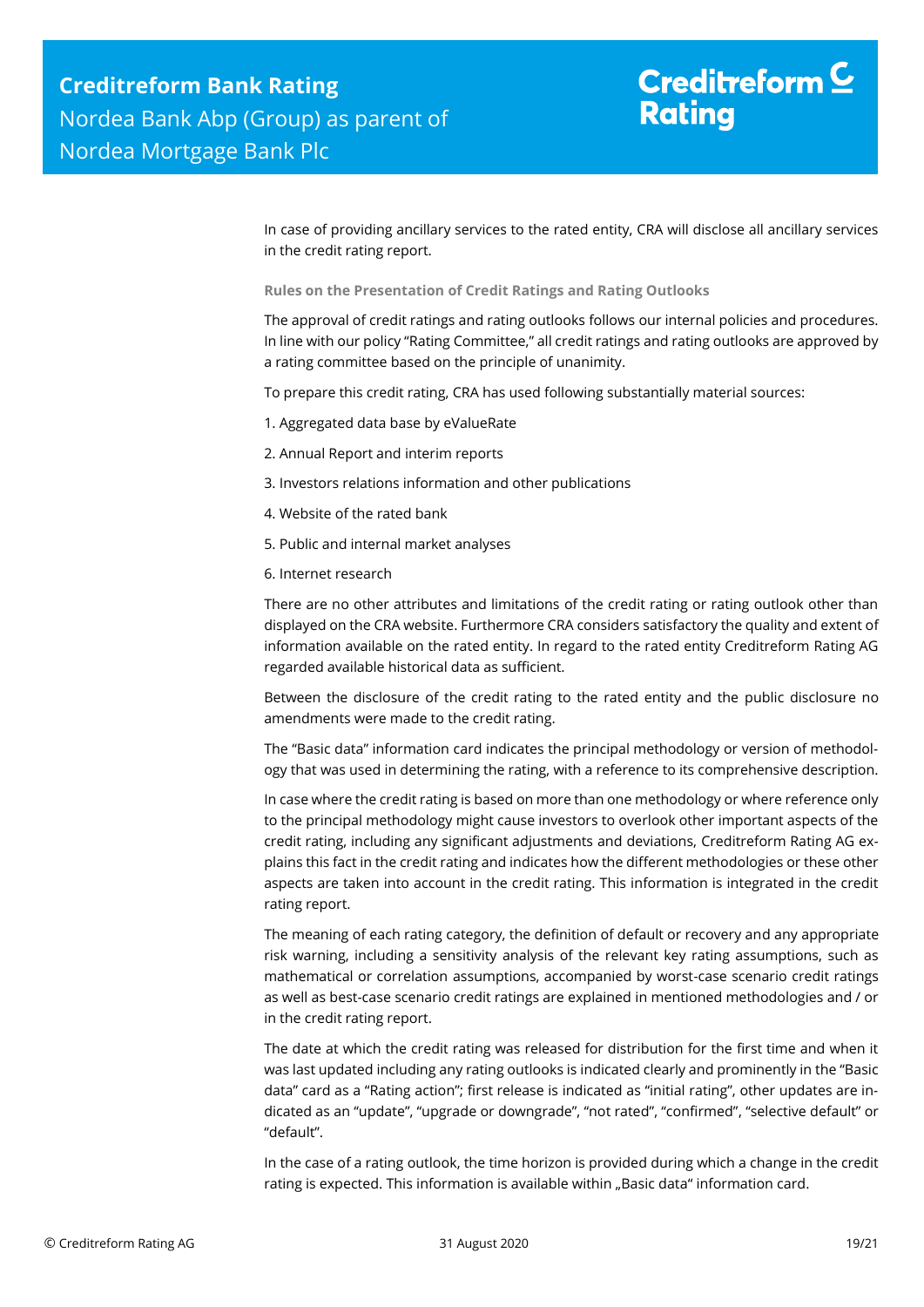In accordance to Article 11 (2) EU-Regulation (EC) No 1060/2009 registered or certified credit rating agency shall make available in a central repository established by ESMA information on its historical performance data, including the ratings transition frequency, and information about credit ratings issued in the past and on their changes. Requested data are available at the ESMA website: https://cerep.esma.europa.eu/cerep-web/statistics/defaults.xhtml.

An explanatory statement of the meaning of Creditreform's default rates are available in the credit rating methodologies disclosed on the website.

#### **Disclaimer**

Any rating performed by Creditreform Rating AG is subject to the Creditreform Rating AG Code of Conduct which has been published on the web pages of Creditreform Rating AG. In this Code of Conduct, Creditreform Rating AG commits itself – systematically and with due diligence – to establish its independent and objective opinion as to the sustainability, risks and opportunities concerning the enterprise or the issue under review.

Future events are uncertain, and forecasts are necessarily based on assessments and assumptions. This rating is therefore no statement of fact, but an opinion. For this reason, Creditreform Rating AG cannot be held liable for the consequences of decisions made on the basis of any of their ratings. Neither should these ratings be construed as recommendations for investors, buyers or sellers. They should only be used by market participants (entrepreneurs, bankers, investors etc.) as one factor among others when arriving at corporate or investment decisions. Ratings are not meant to be used as substitutes for one's own research, inquiries and assessments.

We have assumed that the documents and information made available to us by the client are complete and accurate and that the copies provided to us represent the full and unchanged contents of the original documents. Creditreform Rating AG assumes no responsibility for the true and fair representation of the original information.

This report is protected by copyright. Any commercial use is prohibited without prior written permission from Creditreform Rating AG. Only the full report may be published in order to prevent distortion of the report's overall assessment. Excerpts may only be used with the express consent of Creditreform Rating AG. Publication of the report without the consent of Creditreform Rating AG is prohibited. Only ratings published on the Creditreform Rating AG web pages remain valid.

Creditreform Rating AG